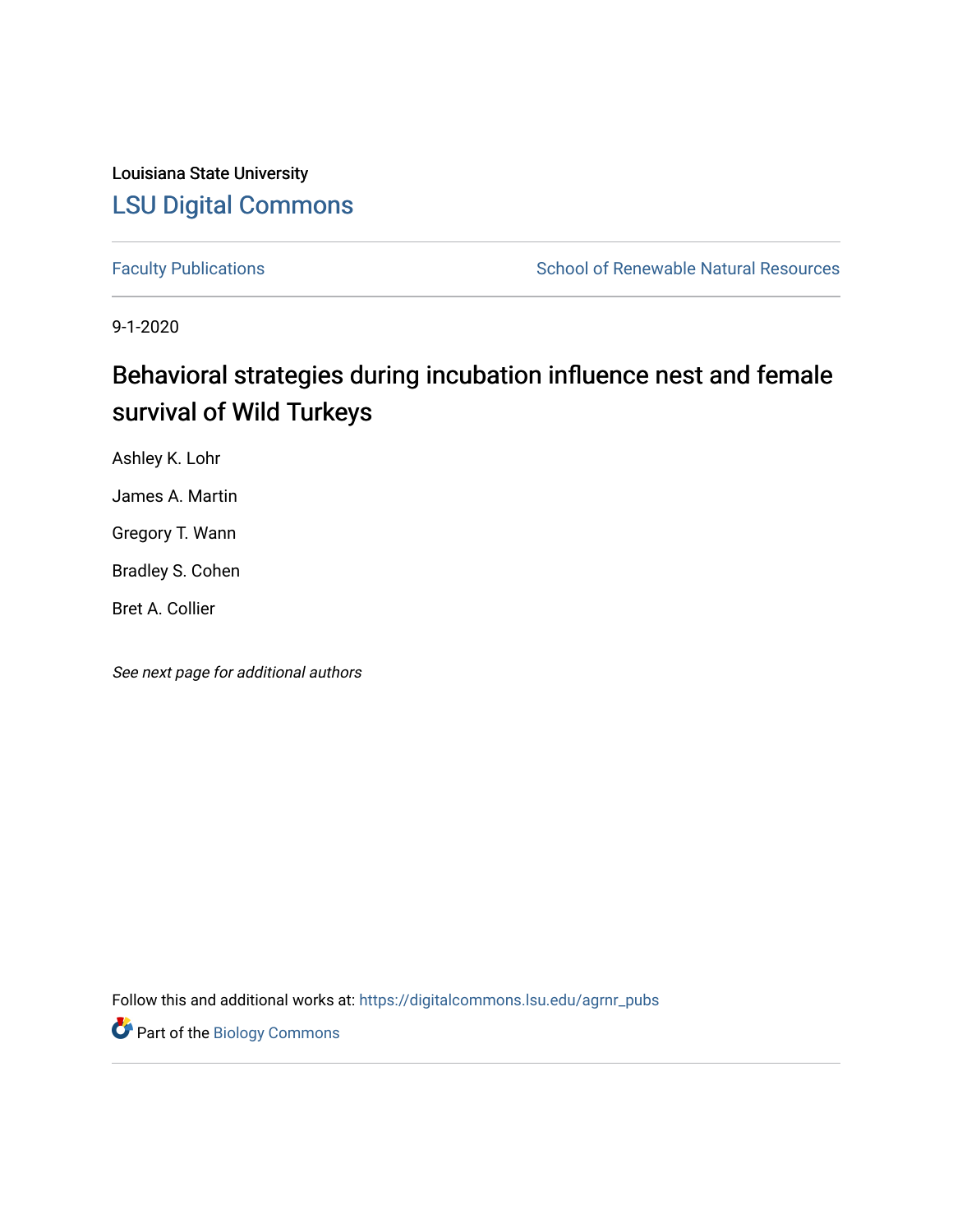### Authors

Ashley K. Lohr, James A. Martin, Gregory T. Wann, Bradley S. Cohen, Bret A. Collier, and Michael J. Chamberlain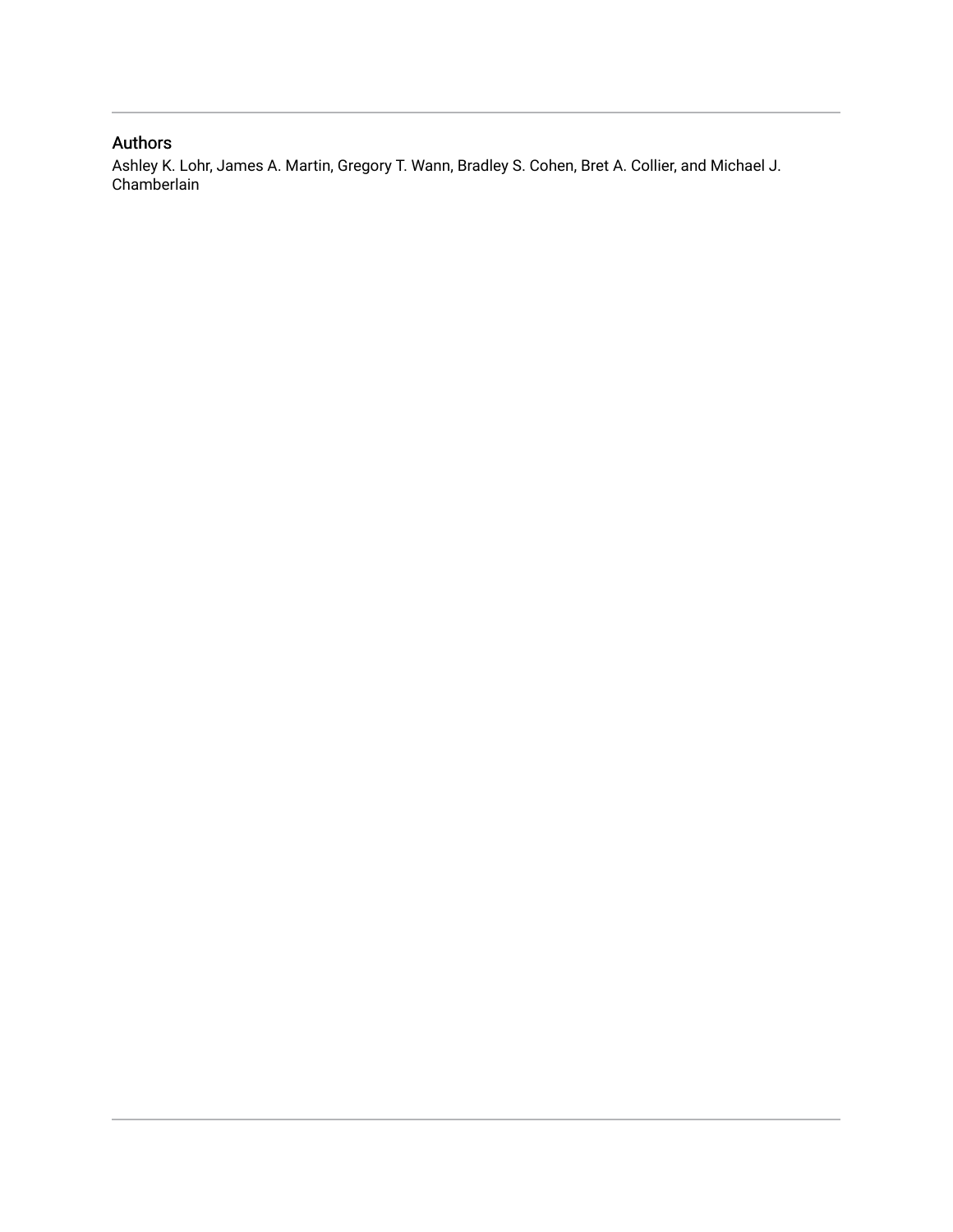#### **ORIGINAL RESEARCH**



**WILEY** 

**Ecology and Evolution** 

# **Behavioral strategies during incubation influence nest and female survival of Wild Turkeys**

**Ashley K. Lohr1** | **James A. Martin1** | **Gregory T. Wann1** | **Bradley S. Cohen<sup>2</sup>** | **Bret A. Collier<sup>3</sup>** | **Michael J. Chamberlain[1](https://orcid.org/0000-0001-8273-6238)**

<sup>1</sup>Warnell School of Forestry and Natural Resources, University of Georgia, Athens, GA, USA

<sup>2</sup>College of Arts and Sciences, Tennessee Technological University, Cookeville, TN, USA

3 School of Renewable Natural Resources, Louisiana State University Agricultural Center, Baton Rouge, LA, USA

#### **Correspondence**

Michael J. Chamberlain, Warnell School of Forestry and Natural Resources, University of Georgia, Athens, GA, USA. Email: [mchamb@uga.edu](mailto:mchamb@uga.edu)

#### **Funding information**

We appreciate funding provided by the Georgia Department of Natural Resources— Wildlife Resources Division, the Louisiana Department of Wildlife and Fisheries, and the South Carolina Department of Natural Resources. Additional funding was provided by the Oconee Rivers Audubon Society and the Georgia Chapter of the Wildlife Society.

#### **Abstract**

Females must balance physiological and behavioral demands of producing offspring with associated expenditures, such as resource acquisition and predator avoidance. Nest success is an important parameter underlying avian population dynamics. Galliforms are particularly susceptible to low nest success due to exposure of ground nests to multiple predator guilds, lengthy incubation periods, and substantive reliance on crypsis for survival. Hence, it is plausible that nesting individuals prioritize productivity and survival differently, resulting in a gradient of reproductive strategies. Fine-scale movement patterns during incubation are not well documented in ground-nesting birds, and the influence of reproductive movements on survival is largely unknown. Using GPS data collected from female wild turkeys (*n* = 278) across the southeastern United States, we evaluated the influence of incubation recess behaviors on trade-offs between nest and female survival. We quantified daily recess behaviors including recess duration, recess frequency, total distance traveled, and incubation range size for each nest attempt as well as covariates for nest concealment, nest attempt, and nest age. Of 374 nests, 91 (24%) hatched and 39 (14%) females were depredated during incubation. Average nest survival during the incubation period was 0.19, whereas average female survival was 0.78. On average, females took 1.6 daily unique recesses  $(SD = 1.2)$ , spent 2.1 hr off the nest each day  $(SD = 1.8)$ , and traveled 357.6 m during recesses (*SD* = 396.6). Average nest concealment was 92.5 cm (*SD* = 47). We found that females who took longer recess bouts had higher individual survival, but had increased nest loss. Females who recessed more frequently had lower individual survival. Our findings suggest behavioral decisions made during incubation represent life-history trade-offs between predation risk and reproductive success on an unpredictable landscape.

#### **KEYWORDS**

incubation, *Meleagris gallopavo*, nest survival, recess, reproduction, wild turkey

This is an open access article under the terms of the [Creative Commons Attribution](http://creativecommons.org/licenses/by/4.0/) License, which permits use, distribution and reproduction in any medium, provided the original work is properly cited.

© 2020 The Authors. *Ecology and Evolution* published by John Wiley & Sons Ltd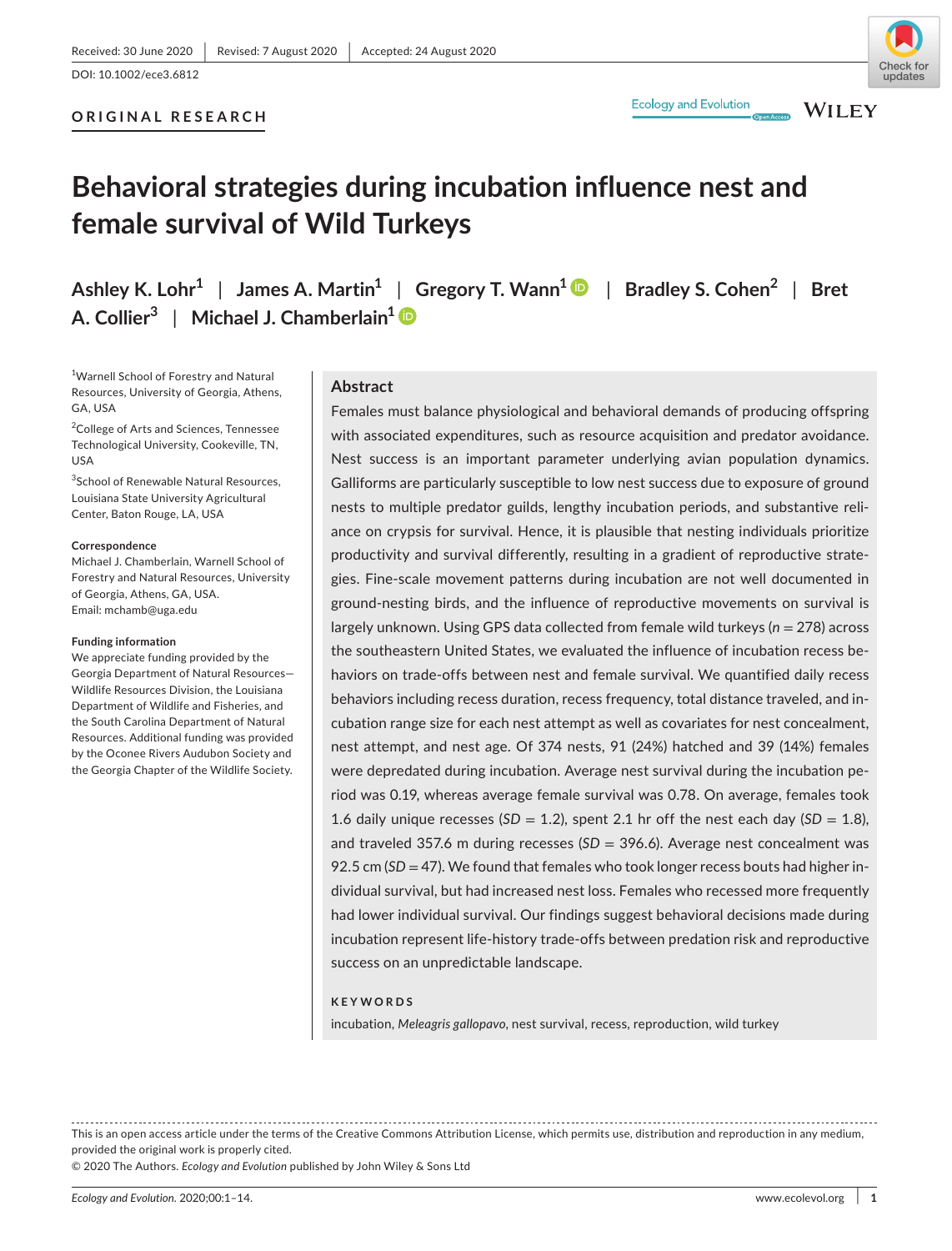### **1** | **INTRODUCTION**

Reproduction is an energetically costly behavior necessary for population viability and genetic exchange (Avise, 1996). Female investment in producing offspring versus. individual growth and maintenance is governed by resource allocation theory, which states resources put toward one life-history trait (e.g., survival) cannot simultaneously be put toward another (e.g., reproduction; Audzijonyte & Richards, 2018; Boggs, 1992). Hence, females balance energetic demands of producing offspring against resource acquisition and predator avoidance (Boggs, 1992; Kie, 1999). As species evolve under various degrees of predation pressure (Lamanna & Martin, 2016; Martin, 1995), predator-rich environments have driven evolution of diverse life-history strategies, such as bet hedging to reduce temporal variance in individual fitness (Einum & Fleming, 2004; Fontaine et al., 2007; Fontaine & Martin, 2006; Simovich & Hathaway, 1997). In unpredictable environments, bet hedging may involve prioritizing individual survival over producing offspring to ensure future reproductive opportunities (Cohen, 1966, 1967; Danforth, 1999; Simovich & Hathaway, 1997). Within avian taxa, mortality of females during nesting shapes reproductive strategies (Fontaine & Martin, 2006; Ricklefs, 1969), and failure to respond to predation risk produces negative fitness consequences. Thus, individuals likely prioritize productivity and survival differently, resulting in a gradient of reproductive strategies (Afton, 1980; Jones, 1989).

Nest success is an important parameter underlying avian population dynamics (Ricklefs, 1969; Sæther & Bakke, 2000). Gallinaceous birds are particularly susceptible to nest loss due to exposure of ground nests to multiple predator guilds, lengthy incubation periods, and substantive reliance on crypsis for survival (Blomberg et al., 2015). Furthermore, female-only incubation is common in galliform species, making females especially vulnerable to predation (Cockburn, 2006; Johnsgard, 1983). For these reasons, wild turkeys (*Meleagris gallopavo*) are an ideal gallinaceous bird in which to examine reproductive behaviors and life-history trade-offs. Female turkeys have particularly lengthy incubation periods, ranging from 25 to 30 days (Conley et al., 2015; Healy, 1992). In the southeastern United States, numerous predator species depredate nests (Dreibelbis et al., 2008; Lehman et al., 2008; Martin et al., 2015; Miller & Leopold, 1992) and adults during incubation periods (Chamberlain & Leopold, 1999; Hubbard et al., 1999; Moore et al., 2010; Palmer et al., 1993).

Nest placement has long been thought to be the primary driver of survival of wild turkey nests. Extensive research has evaluated impacts of vegetation at nest sites on nest success (Wood et al., 2018; Yeldell et al., 2017) and described nest site selection by female turkeys (Fuller et al., 2013; Lehman et al., 2008; Little et al., 2016; Porter, 1992; Streich et al., 2015). However, contemporary works have continued to suggest that vegetation at nest sites may not be the main driver of nest success (Burk et al., 1990; Byrne & Chamberlain, 2013; Lazarus & Porter, 1985; Thogmartin, 1999; Yeldell et al., 2017). Likewise, nest placement may influence female survival because incubating females must balance embryonic

development and resource acquisition via recess movements (Williams et al., 1971). Extensive literature on a suite of avian species suggests nest attentiveness is influenced by predation risk, egg cooling, and female body condition (Haftorn, 1988; MacDonald et al., 2013; Weathers & Sullivan, 1989; Wiebe & Martin, 1997, 2000). For wild turkeys, recess bouts are thought to reduce disturbance near the nest and allow incubating females to defecate and forage away from the nest. However, recess behaviors in turkeys are poorly understood and based on sporadic observations of birds during the incubation period (Conley et al., 2015; Green, 1982; Williams et al., 1971). Notably, contemporary works using fine-scale movements to detail recess behaviors have either been hampered by modest samples sizes (Conley et al., 2015), or detailed average recess behaviors for each nest attempt (Bakner et al., 2019), rather than seeking to identify consequences of daily recess behaviors on individual fitness metrics. Moreover, previous studies did not consider consequences of recess behaviors to the female.

To expand upon earlier (Green, 1982; Williams et al., 1971) and more contemporary works describing incubation recess behaviors of wild turkeys (Bakner et al., 2019; Conley et al., 2015), our objectives were to (a) examine daily recess behaviors of incubating female Eastern wild turkeys and (b) relate incubation behaviors and nest concealment to nest and female survival to identify whether individual females used strategies to maximize nest success or survival. We hypothesized incubating females would prioritize productivity and survival individually, which would be reflected in differences in daily movements and space use.

We generated a confusion matrix illustrating the predicted effects of daily distance traveled and daily recess duration (including frequency of recesses) on nest and female survival because these covariates best reflected nest attentiveness and movements proximal to a nest (Figure 1). We assumed that vegetation was indirectly linked to potential effects of daily movements on survival (Φ) and therefore did not include nest concealment in the matrix. Large Φ represented a high survival probability under the specified parameters, small Φ denoted a low survival probability, and  $\Phi^+$  and  $\Phi^-$  corresponded to intermediate survival probabilities. Under average conditions, we predicted a female would either reduce daily movements while spending more time off the nest at the expense of the nest (P3), or spend more time incubating but increase daily movements at the expense of the female (P1). Both scenarios allowed a female to balance resource acquisition, embryonic development, and predator avoidance (Boggs, 1992; Jones, 1989; Kie, 1999). Considering turkeys are a long-lived species capable of renesting multiple times each reproductive season (Wood et al., 2018; Yeldell et al., 2017), we predicted a female would spend more time off the nest and increase daily movements (P4) if she perceived direct (i.e., predator) or indirect (i.e., environmental) threats to her survival (Ghalambor & Martin, 2001). This may demonstrate a bet-hedging strategy used by species with long incubation periods and high adult survival outside the nesting season (Ghalambor & Martin, 2001; Martin, 2002). Bet-hedging behaviors have obvious negative repercussions for nest success, but increase the likelihood a female will survive to renest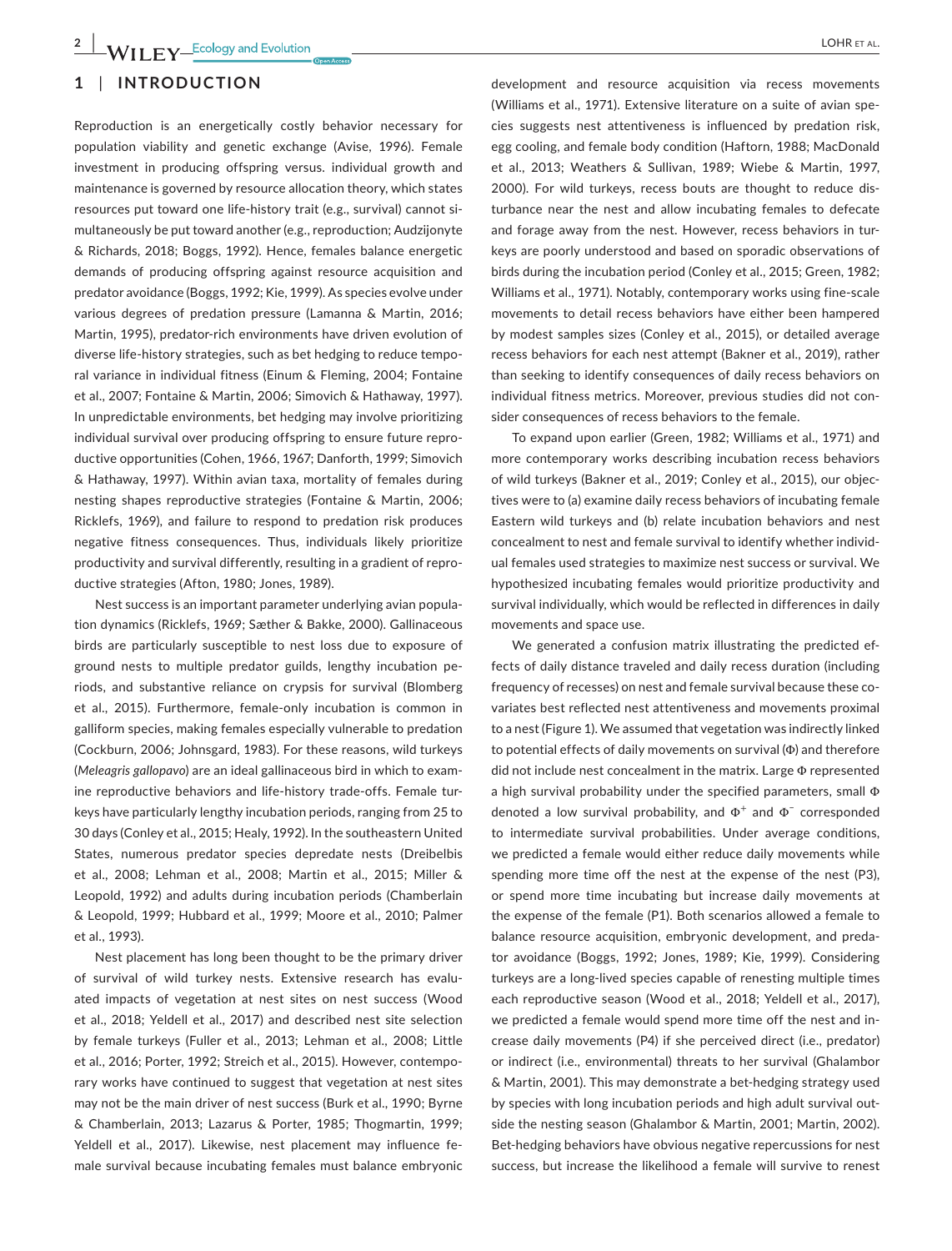later that season or in a successive breeding season (Matysioková & Remeš, 2018; Wiebe & Martin, 2000). Lastly, if a female prioritized nest survival over self-maintenance or perceived low predation risk, she would spend more time incubating and reduce her daily movements (P2; Fontaine & Martin, 2006).



**FIGURE 1** Confusion matrix illustrating predicted effects of daily distance traveled (m) and daily recess duration (hr) on survival of nests and individual female wild turkeys (*Meleagris gallopavo*). Large Φ represents a high survival probability under the specified parameter intensities, small  $\Phi$  denotes a low survival probability, and  $\Phi^+$  and  $\Phi^-$  correspond to intermediate survival probabilities

#### **2** | **METHODS**

#### **2.1** | **Study areas**

We conducted research on 8 study sites and surrounding privately owned land in 3 states located in the southeastern United States (Figure 2). The study sites consisted predominantly of mixed pinehardwood forests managed with dormant and growing-season prescribed fire. Specifically, we conducted research on 2 sites in west-central Louisiana, Kisatchie National Forest (KNF) and Peason Ridge Wildlife Management Area (WMA). The KNF was owned and managed by the United States Forest Service (USFS), whereas Peason Ridge WMA was owned and managed by the United States Army. These sites consisted of pine-dominated forests, hardwood riparian zones, and forested wetlands, with forest openings, utility right-ofways, and forest roads distributed throughout. Dominant overstory species included longleaf pine (*Pinus palustris*), loblolly pine (*P. taeda*), oaks (*Quercus* spp.), hickories (*Carya* spp.), red maple (*Acer rubrum*), and sweetgum (*Liquidambar styraciflua*). Prescribed fire was applied on a 3- to 5-year return interval. For a detailed description of site conditions on KNF and Peason Ridge WMA, see Yeldell et al. (2017).

We also conducted research on 3 sites in Georgia: Cedar Creek, B. F. Grant, and Silver Lake WMAs. Silver Lake WMA, located in southwest Georgia, was owned and managed by the Georgia Department of Natural Resources—Wildlife Resources Division (GADNR). Silver Lake WMA was comprised of mature pine forests and forested wetlands. Overstory species were predominantly longleaf pine, loblolly pine, slash pine (*P. elliottii*), oaks, and sweetgum. Prescribed fire was applied on a 2- to 3-year return interval. For a detailed description of site conditions on Silver Lake WMA, see Wood et al. (2018).

Cedar Creek and B. F. Grant WMAs were both located in the Piedmont region of Georgia. Cedar Creek WMA was owned by the U. S. Forest Service and managed in partnership with GADNR. Cedar



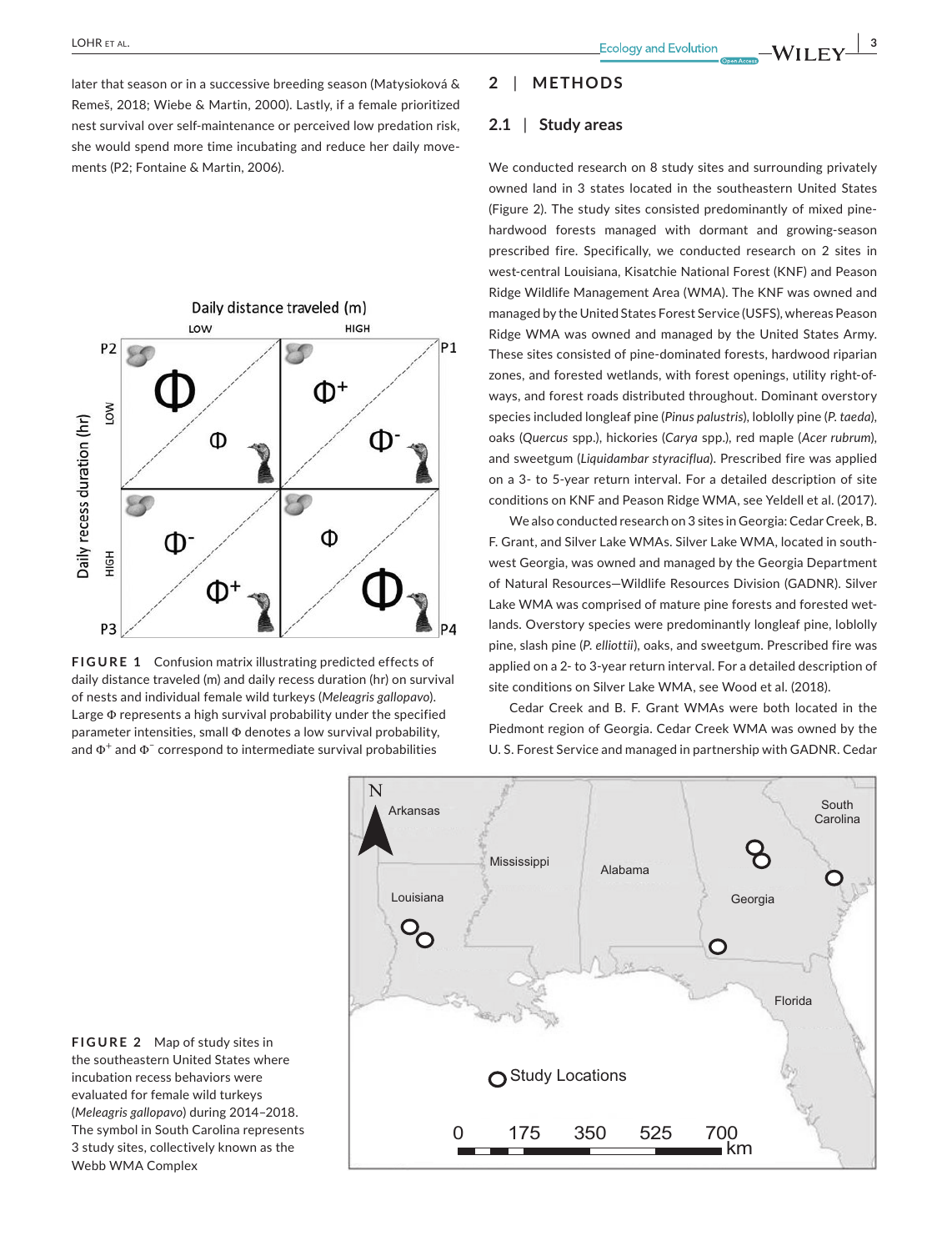Creek WMA was composed primarily of upland loblolly pine stands, mixed pine-hardwood forests, and hardwood lowlands dominated by oaks, sweetgum, and hickories. B. F. Grant WMA was owned by the Daniel B. Warnell School of Forestry and Natural Resources at the University of Georgia and was managed cooperatively by the GADNR and the Warnell School. B. F. Grant WMA consisted primarily of loblolly pine stands, agricultural fields, mixed pine-hardwood forests, and hardwood bottoms similar in composition to Cedar Creek. Agricultural fields were mainly grazed mixed fescue (*Festuca* spp.) and hay fields planted for rye grass (*Lolium* spp.). Utility rightof-ways and forest roads were found throughout both study sites, and prescribed fire was applied on both sites on a 3- to 5-year return interval. Much of the private land surrounding these WMAs was subject to intensive timber harvest regimes.

Lastly, we conducted research on 3 contiguous WMAs (Webb, Hamilton Ridge, and Palachucola, hereafter Webb WMA Complex) in southeastern South Carolina, all managed by the South Carolina Department of Natural Resources (SCDNR). The Webb WMA Complex consisted of longleaf, loblolly, and slash pine forests as well as hardwood stands along riparian corridors and bottomland hardwood wetlands. Prescribed fire was applied on a 3- to 5-year return interval. For a detailed description of site conditions on the Webb WMA Complex, see Wightman et al. (2018).

#### **2.2** | **Turkey capture and processing**

We captured female turkeys using rocket nets from January to March 2014–2018. Captured individuals were aged using the presence (adult) or absence (juvenile) of barring on the ninth and tenth primary feathers (Pelham & Dickson, 1992). We banded each bird with a serially numbered butt-end style or riveted aluminum tarsal band (National Band and Tag Company, Newport, Kentucky, USA) and radio-tagged each female with a backpack-style, mortalitysensitive GPS transmitter with VHF capabilities (Biotrack Ltd., Wareham, Dorset, UK; Guthrie et al., 2011). We programmed transmitters to record hourly locations from 05:00–20:00 and one nightly location at 23:59 for the life of the unit or until the unit was recovered (Cohen et al., 2018). All birds were released at the capture location immediately following processing. Turkey capture, handling, and marking procedures were approved by the Institutional Animal Care and Use Committee at the University of Georgia (Protocol #A2014 06008Y1A0, A343701, and A2016 04-001-R1) and the Louisiana State University Agricultural Center (Protocol #A2014-013 and A2015-07).

#### **2.3** | **Nest monitoring**

We used a handheld, 3-element Yagi antenna and receiver (Advanced Telemetry Systems Inc., Isanti, Minnesota, USA) to monitor survival and reproductive activity of all radio-tagged females. We downloaded GPS locations from each female ≥1 time per week and

assumed onset of incubation when GPS locations were fixed around a central point for at least 24 hr (Yeldell et al., 2017). We monitored incubating females daily using radio telemetry, and once incubation was terminated, we located the nest using GPS coordinates to determine nest fate and recorded nest site characteristics. We considered nests successful if ≥1 egg hatched (Conley et al., 2016). We continued to monitor females for additional nest attempts until reproductive activity ceased.

#### **2.4** | **Vegetation sampling at nest sites**

Because nest concealment may influence nest and female survival (Fuller et al., 2013; Lehman et al., 2008; Nguyen et al., 2004), we conducted vegetation surveys at each nest site at expected date of hatch regardless of nest fate (Gibson et al., 2016; McConnell et al., 2017). We estimated lateral visual obstruction (cm) by placing a 2-m tall Robel pole (Robel et al., 1970) at the nest bowl and recording minimum vegetation height readings from 15 m away in each cardinal direction, as this encompassed the vegetation conditions immediately surrounding the nest that we deemed relevant to wild turkeys and predators potentially encountering nests (Wood et al., 2018; Yeldell et al., 2017). We then averaged the visual obstruction readings to generate one value at each nest site.

#### **2.5** | **Incubation analysis**

To isolate incubation behaviors from pre- and postnesting movements, we censored the first and last days of incubation (Conley et al., 2015). To account for potential GPS error (Guthrie et al., 2011) and short movements away from the nest that did not constitute recess movements, we placed a 27.5 m buffer around each nest as detailed in Collier et al. (2019). Following Collier et al. (2019) and Bakner et al. (2019), we defined recess movements as any GPS location >27.5 m from the nest coordinates, whereas GPS locations ≤27.5 m from the nest coordinates were considered as nest (incubation) locations. Previous studies have noted that space use may influence survival and reproductive success (Badyaev et al., 1996; Patrick & Weimerskirch, 2017; Yoder et al., 2004), and movements to and from nests may increase predation risk to parents and offspring (Martin, 2002; Wiebe & Martin, 1997). Hence, we sought to quantify incubation recess behaviors such as daily range size and daily movements. We defined a unique recess as ≥1 GPS location >27.5 m from the nest coordinates prior to a female returning to the nest. We determined recess duration as the total number of GPS locations that fell outside of the nest buffer each day. Using R v3.4.1 (R Core Team, 2019), we measured total daily distance traveled, number of daily unique recesses, daily recess duration, and daily range size for each nest attempt. We used dynamic Brownian Bridge Movement Models (hereafter, dBBMM) to quantify 99% daily utilization distributions, using a window size of 7, margin of 3, and location error of 20 m (Cohen et al., 2018; Kranstauber et al., 2012). We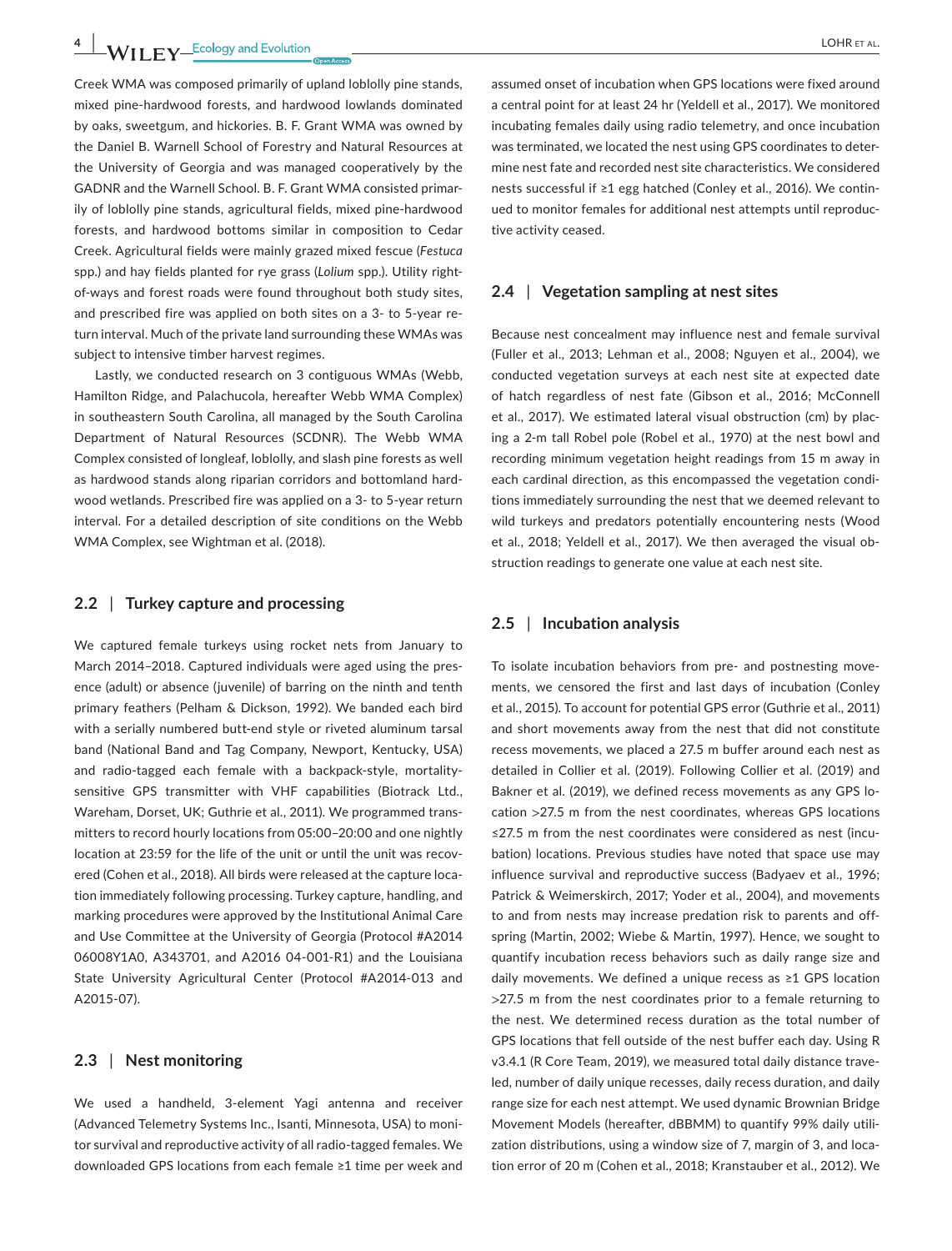performed all utilization distribution calculations using R package move (Kranstauber et al., 2017).

#### **2.6** | **Nest survival model**

We constructed a Bayesian hierarchical nest survival model (Royle & Dorazio, 2008) using the R2jags package (Su & Yajima, 2015) in R (R Core Team, 2019) to estimate nest survival. We parameterized models using covariates likely to influence survival of nests (Bakner et al., 2019; Lehman et al., 2008; Wiebe & Martin, 1997), which included daily distance traveled, unique recesses taken daily, recess duration, daily range size, and nest concealment. For most precocial avian species, older nests are more likely to survive because nests in riskier locations are depredated early (Klett & Johnson, 1982). Hence, we also included nest attempt and nest age to assess their effects on nest survival (Wilson et al., 2007). We estimated period survival as daily survival expanded for the entire 30-day incubation cycle (Shaffer & Thompson, 2007). To avoid introducing bias into our period survival estimates, we included censored nests and females in our period survival estimates. However, for the analysis of covariate effects we decided to censor nests incubated <3 days since we were unable to isolate incubation behaviors from nests of such short duration. Also, for nests included in the covariate analyses, we used the mean of each covariate in the model for the first and last day of the exposure period because movement metrics were poorly estimated those days. To examine collinearity, we calculated Pearson correlations (*r*) for all pairs of predictor variables. We ultimately removed daily range size from our models due to a positive correlation with daily distance traveled (*r* = 0.74; Dormann et al., 2013). We used methodology outlined by Kruschke (2018) and Makowski et al. (2019) to develop decision rules using Bayesian posterior probabilities as a basis to determine the statistical significance of covariates on period survival rates. We developed 95% highest density intervals (credible intervals) that provided indices of uncertainty. We then computed the probability of direction (*pd*) which provided the probability that each covariate either positively or negatively influenced nest and female survival. We compared posterior estimates of effects of each covariate on nest and female survival using *pd* values. We interpreted values close to 0.5 to suggest no biological effect of covariates, but values ≥0.9 as biologically significant (Loman et al., 2018; Ruiz-Gutiérrez et al., 2010).

As per Royle and Dorazio (2008), we treated nest fate between successive days as the sampling unit. We designated nest attempt *i* on a given day of incubation *j* as 1 for an active nest and 0 for a nest that had been depredated or otherwise failed. We treated the probability of nest survival from day *j* to day *j + 1* as a Bernoulli distribution. Because our study included wild Turkeys monitored across multiple study sites and years, we specified site and year as random effects with site nested within year. We chose uninformative priors by specifying distributions for both model coefficients and site and year random effects as Normal(0, 0.001), where 0 and 0.001 are the

distribution's mean and precision ( $1/\sigma^2$ ), respectively. We then fit the following model using nest survival covariates on the logit scale:

logit 
$$
(\Phi_{i,j}) = \beta_0 + \beta_1 * \text{attempt}_i + \beta_2 * \text{conceal}_i + \beta_3 * \text{distance}_{i,j} + \beta_4 * \text{duration}_{i,j}
$$
  
+ $\beta_5 * \text{recess}_{i,j} + \beta_6 * \text{nage}_{i,j} + \text{Year}_i + \text{Site}_i$ 

where attempt*<sup>i</sup>* and nage*i,j* represented the effects of nest attempt and nest age on nest survival, respectively. Conceal<sub>i</sub> characterized the effect of nest concealment on survival, distance<sub>ij</sub> symbolized the effect of daily distance traveled on nest survival, duration<sub>ij</sub> denoted the effect of daily recess duration on nest survival, and recess<sub>ii</sub> represented the effect of daily recess frequency on nest survival. Temporal and spatial random effects were denoted by Year*<sup>i</sup>* and Site*<sup>i</sup>* .

#### **2.7** | **Female survival model**

We used the R2jags package in R (R Core Team, 2019) to generate an additional Bayesian hierarchical model to estimate female survival. With the exception of nest age, we used the same parameters as the nest survival model because those covariates likely influence female survival during incubation (Dudko et al., 2019; Lehman et al., 2008; Martin, 2002). Following Royle and Dorazio (2008), we treated female fate between successive days as the sampling unit. We designated individual female *i* on a given day of incubation *j* as 1 for alive and 0 for a female that had been depredated. The probability of female survival from day *j* to day *j + 1* was modeled using a Bernoulli distribution. We then built the following model using female survival covariates on the logit scale:

 $\log$ it  $(\Phi_{ij}) = \beta_0 + \beta_1 * \text{attention}_{i,j} + \beta_2 * \text{concat}_{{i,j}} + \beta_3 * \text{distance}_{i,j} + \beta_4 * \text{duration}_{i,j}$ +*𝛽*<sup>5</sup> ∗ recess*i*,*<sup>j</sup>* +Year*<sup>i</sup>* +Site*<sup>i</sup>*

For both the nest and female survival models, we used Markov chain Monte Carlo (MCMC) to estimate posterior distributions of the model parameters. We conducted simulations using 3 chains, 4,000 iterations, a burn-in value of 1,000, and a thinning rate of 3 for the nest survival model, whereas we used 7,000 iterations and a burn-in value of 2,000 for the female survival model (Gelman & Rubin, 1992). All estimated parameters had R-hat values <1.1, meaning all chains converged (Gelman et al., 2004).

#### **3** | **RESULTS**

We used 374 nests (262 initial attempts, 90 s attempts, 20 third attempts, 2 fourth attempts) incubated by 278 female wild Turkeys (248 adults, 30 juveniles) during 2014–2018 for nest and female survival analyses. Prior to covariate analysis, we removed 32 nests that were incubated <3 days since we were unable to isolate incubation behaviors from nests of such short duration. We observed earliest onset of incubation on 18 March and last date of termination on 20 July, resulting in an incubation season spanning 124 days. Of 374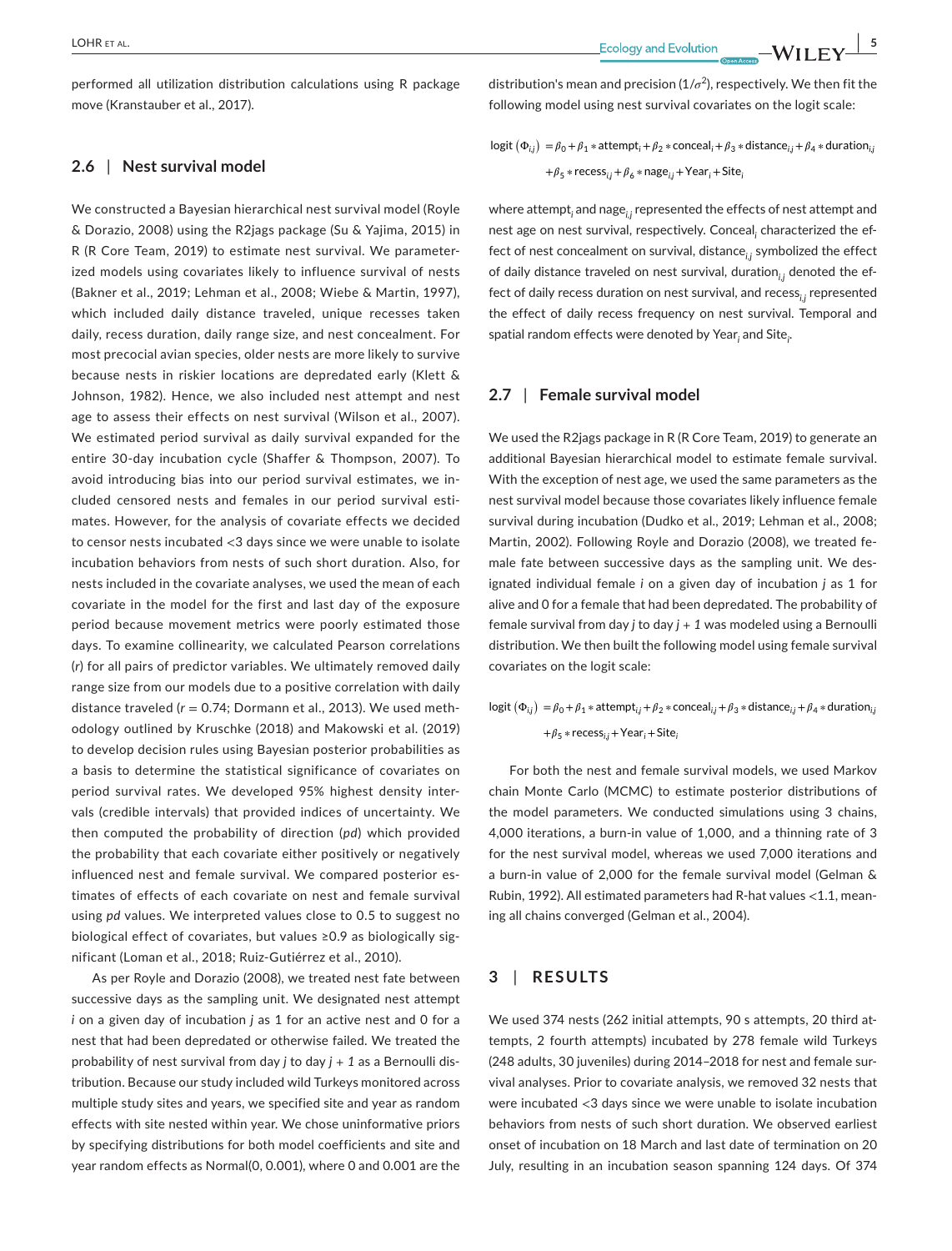nests, 91 (24%) hatched and 39 (14%) females were depredated during incubation. Based on GPS data and anecdotal evidence detailing the presence of feathers or a carcass proximal to the nest bowl, we inferred that 38 of 39 females were killed at the nest site. Average daily and period nest survival rates were  $0.95$  (95% CrI =  $0.91$ ,  $0.97$ ) and  $0.20$  (95% CrI = 0.07, 0.37), respectively, whereas average daily and period female survival rates were  $0.99$  (95% CrI =  $0.985$ ,  $0.995$ ) and 0.78 (95% CrI =  $0.639$ , 0.872), respectively. On average, females took 1.62 daily unique recesses ( $SD = 1.24$ ), spent 2.09 hr off the nest each day (*SD* = 1.80), and traveled 357.63 m in a day (*SD* = 396.58; Figure 3). Average nest concealment was 92.5 cm (*SD* = 47; Figure 3).

The prediction that females would prioritize nest survival over individual survival (P2) was not supported. For nest survival, posterior response to daily recess duration was stronger than all other parameter responses (μ of posterior distribution with 95% credible intervals = −0.17, −0.40 to 0.08; Table 1, Figure 4). We observed that increasing daily recess duration had a 92% probability of negatively influencing nest survival. Specifically, nests were 1.19 times less likely to survive with every 1.8-hr increase in daily recess duration (Figure 5). There were no effects of nest attempt, nest age, nest concealment, daily distance traveled, or daily unique recesses on nest survival rates (Table 1, Figures 4 and 5).

In general, the prediction that females would prioritize individual survival over nest survival (P4) was supported. For female survival, posterior responses were strongest for daily recess duration (μ of posterior distribution with 95% credible intervals = 0.79, −0.17 to 1.88; Table 2, Figure 6) and number of daily recesses ( $\mu$  of posterior distribution with 95% credible intervals = −0.56, −1.42 to 0.23; Table 2, Figure 6). We observed that increasing daily recess duration had a 95% probability of positively influencing female survival, whereas increasing numbers of daily recesses had a 93% probability of negatively influencing female survival. Specifically, incubating

females were 2.14 times more likely to survive with every 1.8-hr increase in daily recess duration (Figure 7). Conversely, odds of survival for incubating females were 1.74 times less likely as number of daily recesses increased by 1.24 (Figure 7). There were no significant effects of nest attempt, nest concealment, or daily distance traveled on female survival (Table 2, Figures 6 and 7).

#### **4** | **DISCUSSION**

Recess movements enable incubating birds to balance embryonic development with resource acquisition and predator avoidance (Wiebe & Martin, 2000; Williams et al., 1971). Hence, recess behaviors may bear important implications to fitness. Extant literature on wild turkey incubation behaviors is based on observations of females leaving or returning to nests (Green, 1982; Williams et al., 1971), and only recently have we gained the ability to thoroughly describe recess behaviors (Conley et al., 2015). Recently, Bakner et al. (2019) used a subsample of females monitored during our study to more coarsely assess influences of incubation behaviors on nest survival. The authors noted that cumulative distances traveled per day during incubation most influenced nest survival. We refined the approaches taken by Bakner et al. (2019) by relating daily incubation behaviors to nest and female survival, while also using a larger sample of females monitored across a broader temporal period. Our findings support the prediction that female wild turkeys use multiple strategies during incubation, presumably driven by life-history trade-offs between predation risk and reproductive success on a dynamic landscape. Collectively, we found that recess duration and recess frequency had the strongest effects on nest and female survival. Poor period nest survival combined with high female mortality at the nest site suggests that females may be altering their incubation behaviors



**FIGURE 3** Histograms illustrating the range of observed values for 4 covariates used to model nest and female wild turkey (*Meleagris gallopavo*) survival. Solid blue lines represent *x* and dashed red lines indicate  $\pm$  1 standard deviation. Females spent 0–9 hr off the nest each day  $(\bar{x} = 2.09, SD = 1.80)$ , took 0-7 daily unique recesses ( $\bar{x}$  = 1.62, *SD* = 1.24), and traveled 0-4,103 m in a day ( $\bar{x}$  = 357.63 m, *SD* = 396.58). Values of nest concealment ranged from 8.75-200 cm ( $\bar{x}$  = 92.5 cm,  $SD = 47$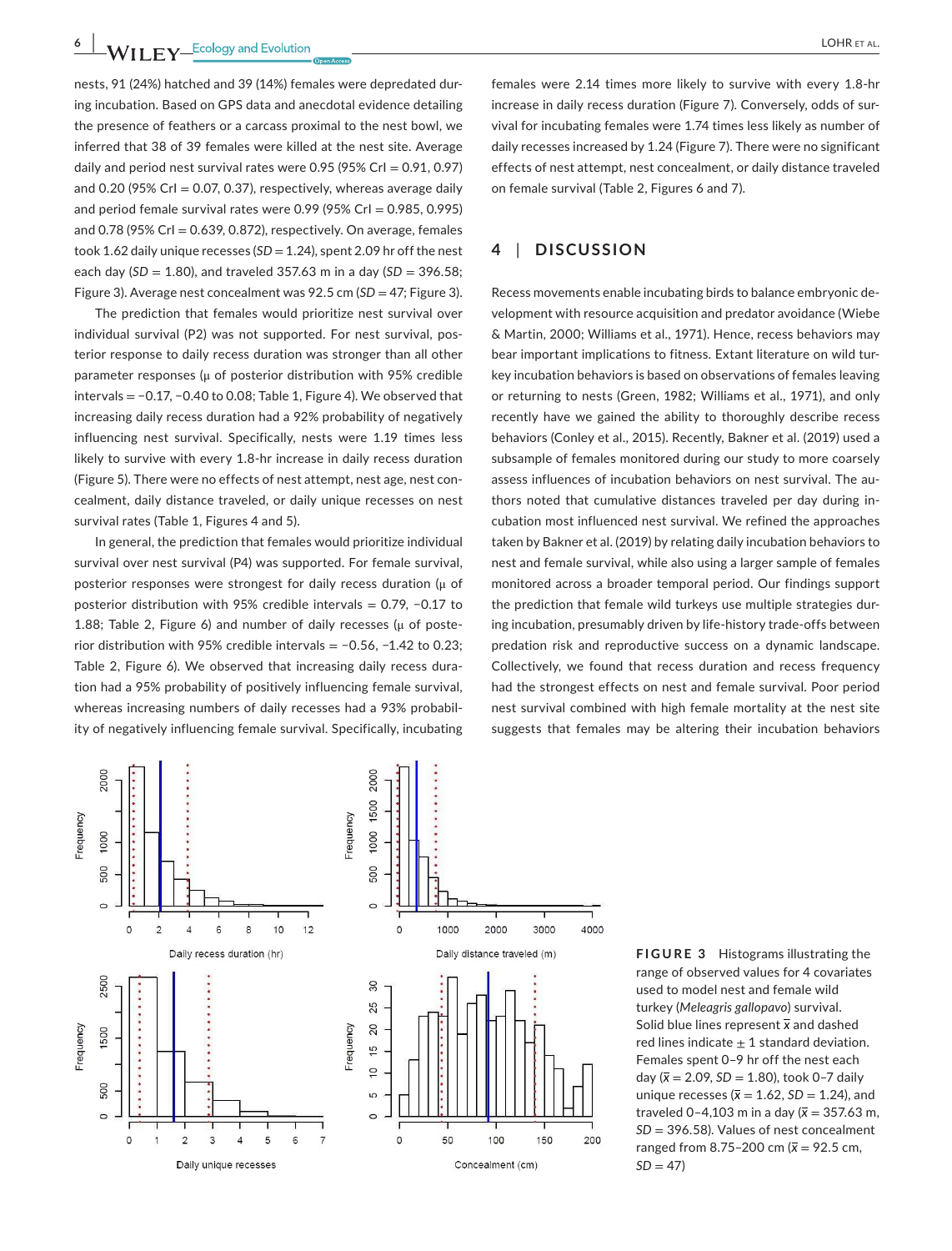**TABLE 1** Posterior means, 95% credible intervals, and probability of direction (*pd*) statistic for covariates used to model daily survival for wild turkey (*Meleagris gallopavo*) nests. Means >0 positively influence daily nest survival, whereas means <0 negatively influence survival







to prioritize individual survival and ensure future reproductive opportunities.

We observed daily recess duration influenced daily survival of both nests and females. Shorter daily recess bouts correspond to increased nest attentiveness which may make incubating females more susceptible to predation, particularly by predators that rely on olfactory cues to locate prey (Hubbard et al., 1999; Isaksson et al., 2007; Martin et al., 2015). Alternatively, longer daily recess

bouts result in unattended nests and may increase nest predation risk. For example, Smith et al. (2012) observed a positive relationship between nest predation and proportion of time shorebirds left nests unattended. Prolonged recess bouts may also slow embryonic development, increase incubation periods, and lengthen nest exposure times (Haftorn, 1988; Lyon & Montgomerie, 1985; MacDonald et al., 2013). Incubation strategies featuring longer daily recess durations may indicate females perceive heightened individual predation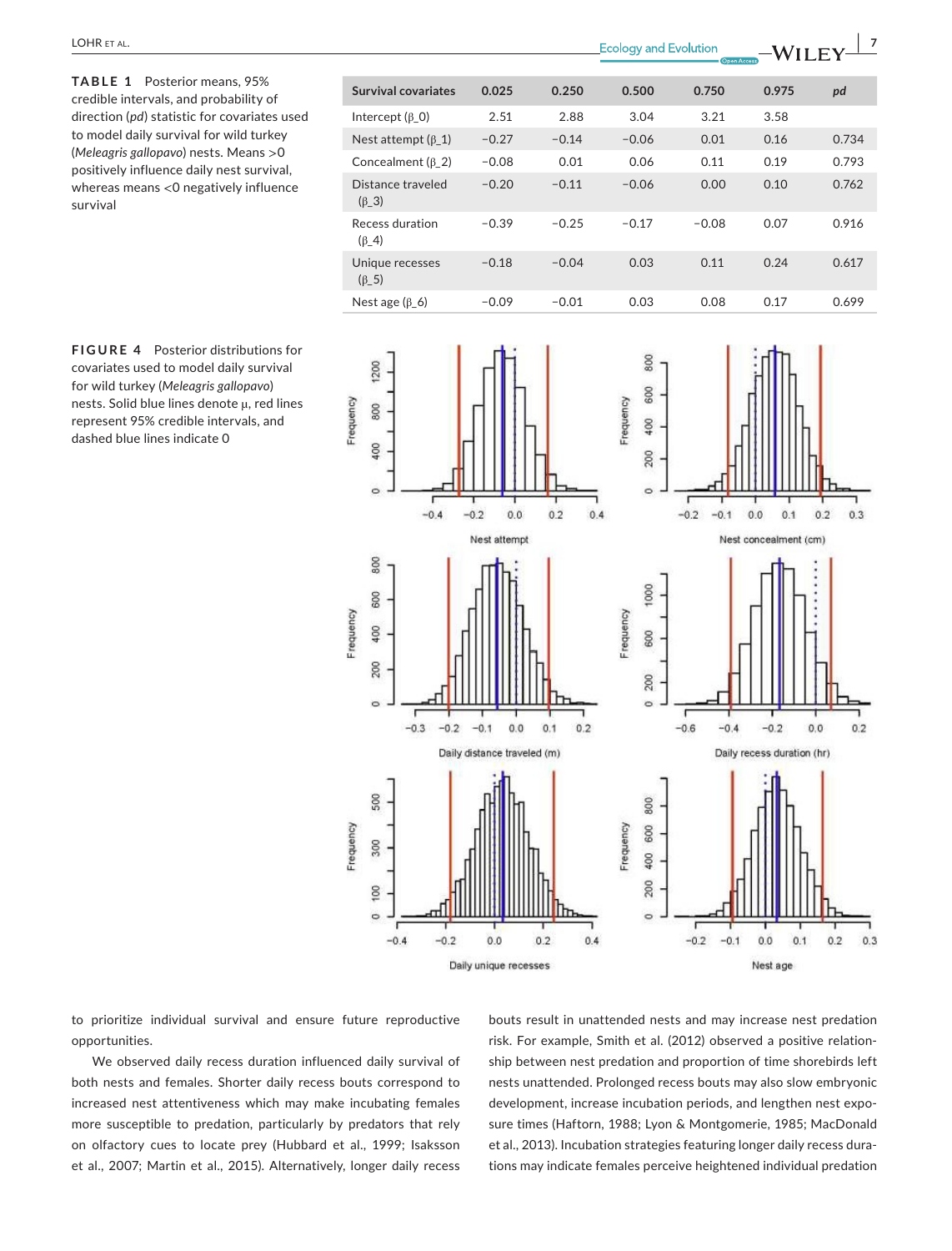

**FIGURE 5** Predicted effects of model covariates on period (30 days) survival probabilities for wild turkey (*Meleagris gallopavo*) nests

risk and therefore prioritize individual survival to ensure future reproductive opportunities, either by renesting later in the season or postponing reproduction until the subsequent nesting season (Fontaine & Martin, 2006; Lima, 2009; Milonoff, 1989; Philippi & Seger, 1989).

Considering most females were killed at their nests, movements away from a nest may enable incubating females to obtain resources while avoiding predation (Eggers et al., 2005). This behavior supports the positive relationship we observed between daily distance traveled and female survival. However, such movements negatively influenced nest survival, most likely due to decreased nest attendance (Lecomte et al., 2009; Smith et al., 2012), although the predicted effects of daily distance moved were not as biologically relevant compared to daily recess duration. Increased daily movements could reflect females traveling to distant foraging sites or prolonged movements proximal to a nest. Movements close to a nest may be indicative of poor female body condition or nest guarding tactics in the event of a threat, such as a snake or mammalian mesopredator

| Survival covariates              | 0.025   | 0.250   | 0.500   | 0.750   | 0.975 | pd    |
|----------------------------------|---------|---------|---------|---------|-------|-------|
| Intercept $(\beta \ 0)$          | 4.38    | 5.06    | 5.39    | 5.70    | 6.37  |       |
| Nest attempt $(\beta 1)$         | $-0.71$ | $-0.39$ | $-0.22$ | $-0.04$ | 0.33  | 0.788 |
| Concealment ( $\beta$ 2)         | $-0.20$ | 0.02    | 0.15    | 0.27    | 0.51  | 0.788 |
| Distance traveled<br>$(\beta$ 3) | $-0.37$ | $-0.11$ | 0.06    | 0.24    | 0.64  | 0.596 |
| Recess duration<br>$(\beta_4)$   | $-0.17$ | 0.41    | 0.76    | 1.14    | 1.88  | 0.953 |
| Unique recesses<br>$(\beta$ 5)   | $-1.42$ | $-0.85$ | $-0.55$ | $-0.27$ | 0.23  | 0.928 |

**TABLE 2** Posterior means, 95% credible intervals, and probability of direction (*pd*) statistic for covariates used to model daily survival for female wild turkeys (*Meleagris gallopavo*). Means > 0 positively influence daily female survival, whereas means < 0 negatively influence survival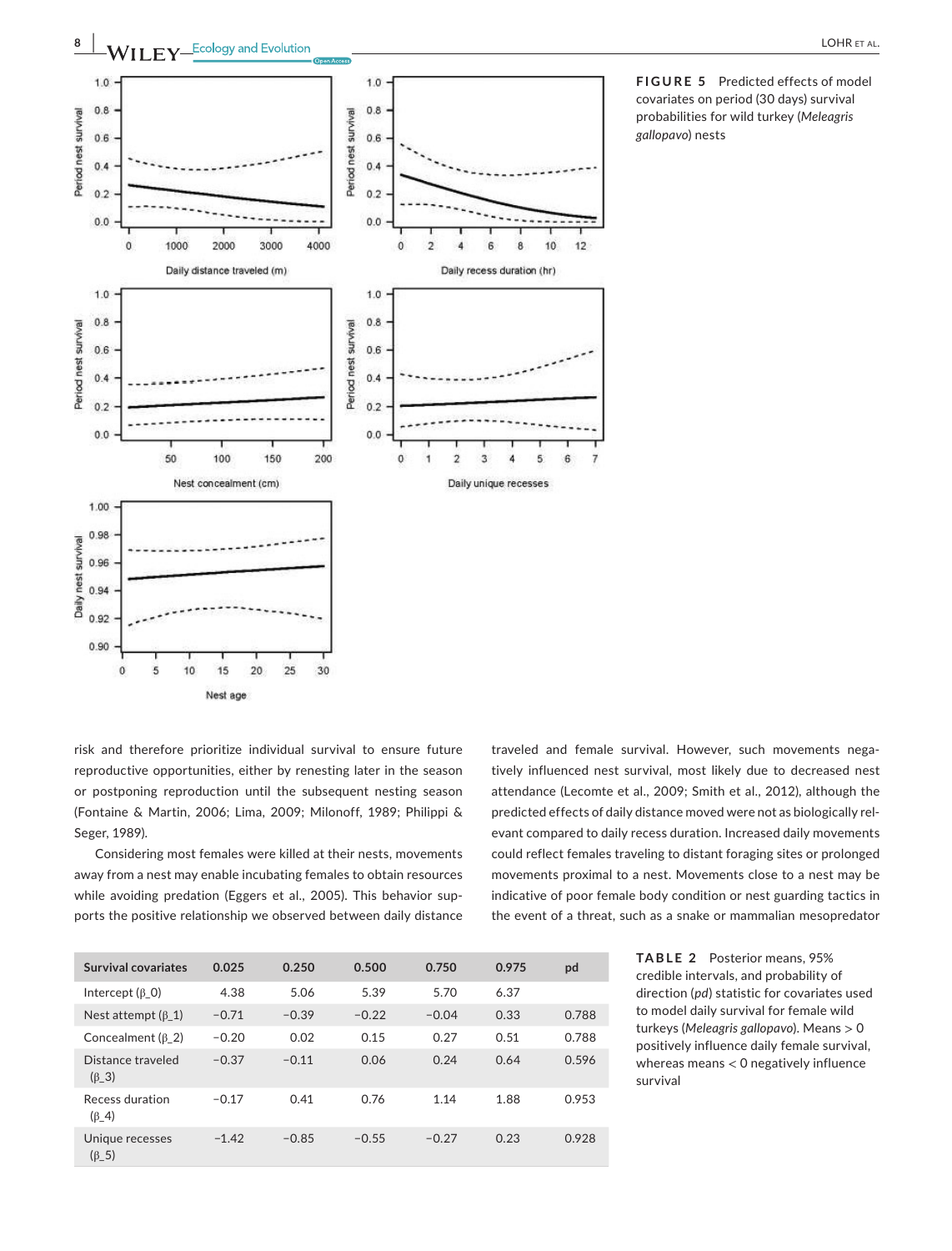**|** LOHR et al. **9**

Instances of egg depredation and nest loss may be associated with female movements to and from nests (Spaans et al., 2007; Wiebe & Martin, 1997). We noted that number of daily unique recesses had no effect on nest survival, but had a noticeable negative effect on female survival. Frequent, direct movements to and from nest sites likely attract predators observing parental activity or increase numbers of scent trails that guide predators to a nest (Erikstad, 1986; Storaas & Wegge, 1997; Weathers & Sullivan, 1989). Hence, females taking numerous recesses per day may dampen population productivity over time due to decreases in female survival (see Collier et al., 2009).

Previous authors have found that nests attempted later in the season may have a higher probability of hatching due to a lower density of nests on the landscape, improved vegetation cover when compared to the onset of the nesting season, and increased availability of alternative food sources (Lehman et al., 2008; Lockwood & Sutcliffe, 1985; Norman et al., 2001; Rumble & Hodorff, 1993). Munkebye et al. (2003) observed greatest rates of nest predation in willow ptarmigan (*Lagopus lagopus*) immediately before the first nest hatched, and nest predation rate increased with increasing numbers of available clutches. However, we found that nest age and nest attempt were not important predictors of nest or female survival. Bakner et al. (2019) noted that most turkey nests failed within 14 days of incubation, and we observed low nest survival regardless of nest age. Increased nest failure regardless of nest initiation date may be due to increased predator densities (Coates & Delehanty, 2010; Johnson et al., 1989; Keith, 1961), and the overall low nest success we observed suggests that turkeys are nesting on a predator-rich landscape.

Trade-offs between nest and female survival may exist as nest concealment increases. Wiebe and Martin (1998) observed that white-tailed ptarmigan (*Lagopus leucura*) nests placed in areas with increased cover were less likely to be depredated, but incubating adults were more vulnerable to mammalian predators. We observed that nest concealment, described as a measure of vegetation obstruction on the projected hatch date of each nest attempt, had no apparent effect on nest or female survival. Previous research has



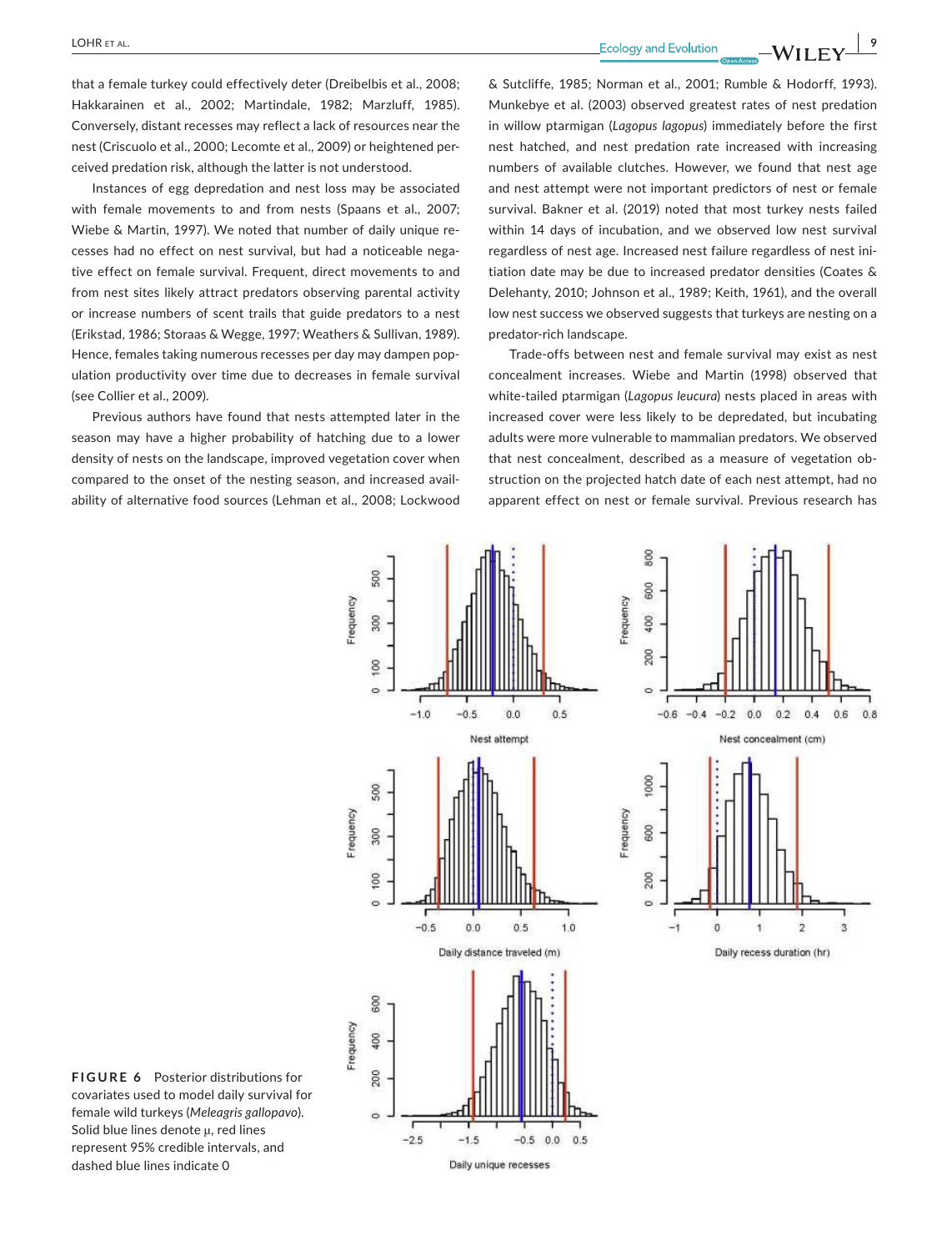**10 a LOHR** ET AL.

detailed the significance of understory conditions, such as vegetation height and stem density, to nest placement and nest success (Conley et al., 2015; Fuller et al., 2013; Lehman et al., 2008; Little et al., 2016; Streich et al., 2015), although there are notable inconsistencies among studies in regards to which vegetation characteristics, if any, most influence nest success or survival (Byrne & Chamberlain, 2013; Yeldell et al., 2017). We offer that vegetation obstruction, as we measure it, may not be an important metric influencing nest or female survival (Burk et al., 1990; Lazarus & Porter, 1985; Storaas & Wegge, 1997; Thogmartin, 1999).

Our findings suggest that female wild turkeys exhibit incubation strategies that represent trade-offs between predation risk and reproductive success. Landscapes featuring an abundance of nest predators may favor longer incubation bouts (via reduced daily recess duration) and few daily unique recesses to reduce activity around the nest and increase nest attendance (Coates & Delehanty, 2008; Smith et al., 2012; Wiebe & Martin, 1997). Alternatively, if larger predators capable of taking females are abundant, incubating females likely benefit from taking few but significantly longer daily unique recesses (Conway & Martin, 2000). In North America, predator richness increases at southern latitudes (Sandom et al., 2013; Wilson, 1974), and predator guilds within the southeastern United States have changed over the course of the last half-century (Hill et al., 1987; Lovell et al., 1998). Given this increase in predator diversity, it may be challenging for turkeys to balance such opposing incubation strategies. Additionally, turkeys

live in a stochastic environment and many predation events, particularly nest depredations, may be a result of opportunistic foraging (Byrne & Chamberlain, 2015; Storaas & Wegge, 1997). Therefore, it is plausible that turkeys have not yet developed an adequate ability to perceive this elevated and dynamic predation risk. As predators continue to influence evolution of life-history traits by placing constraints on recess behaviors (Conway & Martin, 2000; Fontaine et al., 2007), natural selection will begin to favor optimal incubation strategies that ensure future reproductive success. Future studies examining temporal variance in female incubation rhythms, spatial and temporal predator distribution and predation patterns during the nesting season, and plasticity of phenotypic traits (such as clutch and egg size) are necessary to further explore reproductive strategies within wild Turkey populations.

#### **ACKNOWLEDGMENTS**

We appreciate support provided by the United States Forest Service, Warnell School of Forestry and Natural Resources, the Eatonton Beef Unit, and the School of Renewable Natural Resources at Louisiana State University. We thank N. Bakner, A. Gerrits, N. Yeldell, C. Wakefield, P. Wightman, and J. Wood for assistance with data collection, along with various field technicians. We are especially grateful for the many private landowners who graciously granted access to their property. This manuscript is partially based on work supported by the National Institute of Food and Agriculture, United States Department of Agriculture, McIntire Stennis project number 1005302.

**FIGURE 7** Predicted effects of model 6 7 covariates on period (30 days) survival probabilities for female wild turkeys (*Meleagris gallopavo*)

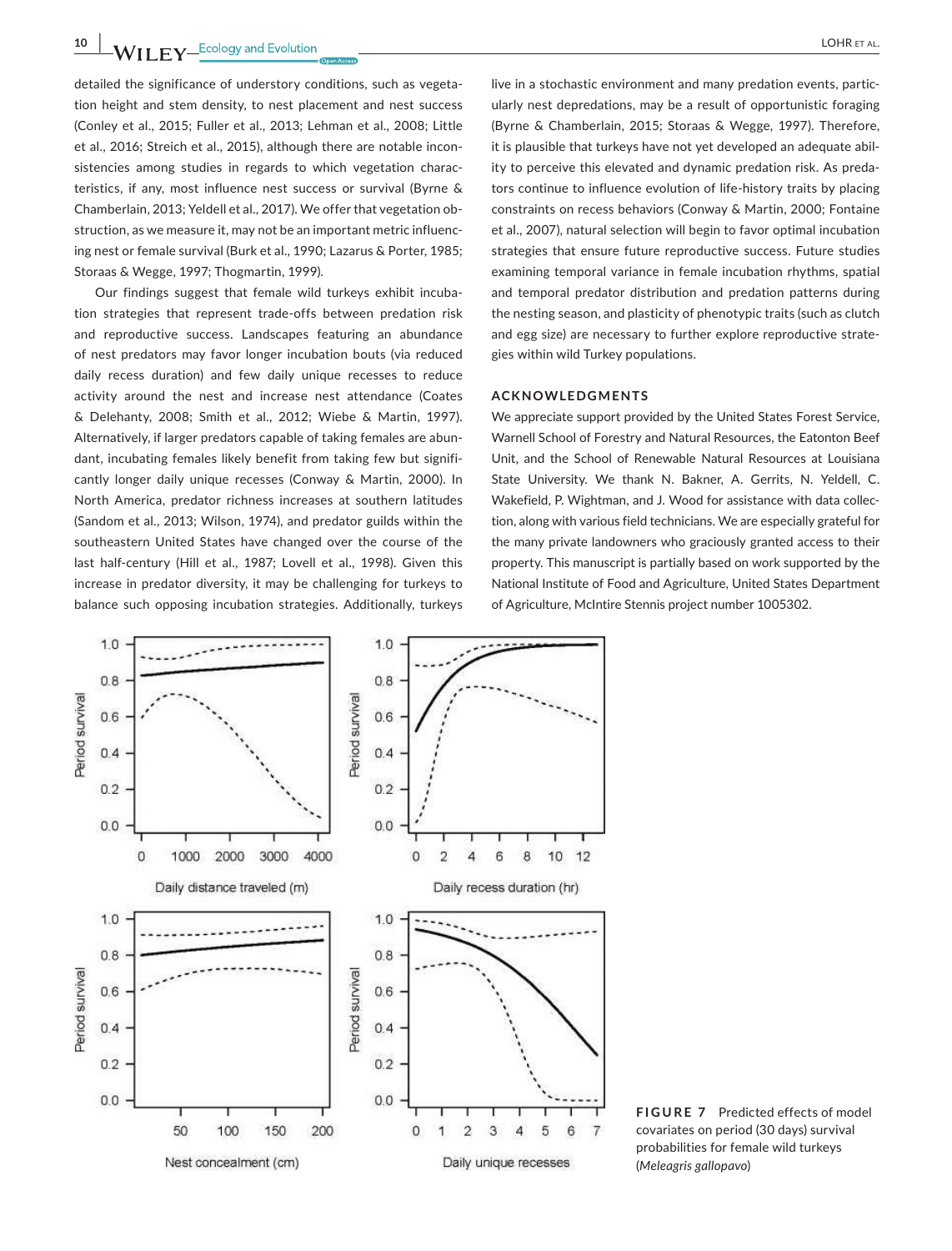#### **CONFLICTS OF INTEREST**

None.

#### **AUTHOR CONTRIBUTION**

**Ashley Lohr:** Data curation (lead); Formal analysis (supporting); Investigation (supporting); Methodology (supporting); Writingoriginal draft (lead). **James Martin:** Formal analysis (supporting); Methodology (supporting); Writing-original draft (supporting). **Gregory Wann:** Methodology (supporting); Software (supporting); Visualization (supporting). **Bradley Cohen:** Conceptualization (supporting); Funding acquisition (supporting); Writing-review & editing (supporting). **Bret Collier:** Methodology (supporting); Writing-review & editing (supporting). **Michael J. Chamberlain:** Conceptualization (supporting); Formal analysis (supporting); Funding acquisition (lead); Investigation (supporting); Methodology (supporting); Project administration (lead); Supervision (lead); Writing-original draft (supporting); Writing-review & editing (lead).

#### **ETHICAL APPROVAL**

This research was conducted with approval from the Institutional Animal Care and Use Committee at the University of Georgia (Protocol #A2014 06008Y1A0, A343701, and A2016 04–001-R1) and the Louisiana State University Agricultural Center (Protocol #A2014-013 and A2015-07).

#### **DATA AVAILABILITY STATEMENT**

The data files for nest survival, female survival, and average covariates used in modeling, along with metadata, are available upon request or can be accessed on Dryad ([https://doi.10.5061/dryad.](https://doi.10.5061/dryad.d7wm37pzx) [d7wm37pzx](https://doi.10.5061/dryad.d7wm37pzx)).

#### **ORCID**

*Gregory T. Wan[n](https://orcid.org/0000-0001-9076-7819)* <https://orcid.org/0000-0001-9076-7819> *Michael J. Chamberlain* <https://orcid.org/0000-0001-8273-6238>

#### **REFERENCES**

- Afton, A. D. (1980). Factors affecting incubation rhythms of northern shovelers. *The Condor*, *82*, 132–137.<https://doi.org/10.2307/1367462>
- Audzijonyte, A., & Richards, S. A. (2018). The energetic cost of reproduction and its effect on optimal life-history strategies. *The American Naturalist*, *192*, 1–24. <https://doi.org/10.1086/698655>
- Avise, J. C. (1996). Three fundamental contributions of molecular genetics to avian ecology and evolution. *Ibis*, *138*, 16–25. [https://doi.](https://doi.org/10.1111/j.1474-919X.1996.tb04309.x) [org/10.1111/j.1474-919X.1996.tb04309.x](https://doi.org/10.1111/j.1474-919X.1996.tb04309.x)
- Badyaev, A. V., Etges, W. J., & Martin, T. E. (1996). Ecological and behavioral correlates of variation in seasonal home ranges of wild turkeys. *Journal of Wildlife Management*, *60*, 154–164. [https://doi.](https://doi.org/10.2307/3802050) [org/10.2307/3802050](https://doi.org/10.2307/3802050)
- Bakner, N. W., Schofield, L. R., Cedotal, C., Chamberlain, M. J., & Collier, B. A. (2019). Incubation recess behaviors influence nest survival of Wild Turkeys. *Ecology and Evolution*, *9*, 14053–14065. [https://doi.](https://doi.org/10.1002/ece3.5843) [org/10.1002/ece3.5843](https://doi.org/10.1002/ece3.5843)
- Blomberg, E. J., Gibson, D., & Sedinger, J. S. (2015). Biases in nest survival associated with choice of exposure period: A case study in North American upland game birds. *The Condor*, *117*, 577–588. [https://doi.](https://doi.org/10.1650/CONDOR-15-39.1) [org/10.1650/CONDOR-15-39.1](https://doi.org/10.1650/CONDOR-15-39.1)
- Boggs, C. L. (1992). Resource allocation: Exploring connections between foraging and life history. *Functional Ecology*, *6*, 508–518. [https://doi.](https://doi.org/10.2307/2390047) [org/10.2307/2390047](https://doi.org/10.2307/2390047)
- Burk, J. D., Smith, D. R., Hurst, G. A., Leopold, B. D., & Melchiors, M. A. (1990). Wild turkey use of loblolly pine plantations for nesting and brood rearing. *Proceedings of the Southeastern Association of Fish and Wildlife Agencies*, *44*, 163–170.
- Byrne, M. E., & Chamberlain, M. J. (2013). Nesting ecology of wild turkeys in a bottomland hardwood forest. *American Midland Naturalist*, *170*, 95–110. <https://doi.org/10.1674/0003-0031-170.1.95>
- Byrne, M. E., & Chamberlain, M. J. (2015). Using behavior and space use of raccoons to indirectly assess the nature of nest predation. *National Wild Turkey Symposium*, *11*, 283–293.
- Chamberlain, M. J., & Leopold, B. D. (1999). Dietary patterns of sympatric bobcats and coyotes in central Mississippi. *Proceedings of the Southeastern Association of Fish and Wildlife Agencies*, *53*, 204–219.
- Coates, P. S., & Delehanty, D. J. (2008). Effects of environmental factors on incubation patterns of greater sage-grouse. *The Condor*, *110*, 627–638. <https://doi.org/10.1525/cond.2008.8579>
- Coates, P. S., & Delehanty, D. J. (2010). Nest predation of greater sage-grouse in relation to microhabitat factors and predators. *Journal of Wildlife Management*, *74*, 240–248. [https://doi.](https://doi.org/10.2193/2009-047) [org/10.2193/2009-047](https://doi.org/10.2193/2009-047)
- Cockburn, A. 2006. Prevalence of different modes of parental care in birds. *Proceedings of the Royal Society of London, Series B 273*:1375–1383.
- Cohen, B. S., Prebyl, T. J., Collier, B. A., & Chamberlain, M. J. (2018). Home range estimator method and GPS fix schedule affect selection inferences for wild turkeys. *Wildlife Society Bulletin*, *42*, 150–159.
- Cohen, D. (1966). Optimizing reproduction in a randomly varying environment. *Journal of Theoretical Biology*, *12*, 119–129. [https://doi.](https://doi.org/10.1016/0022-5193(66)90188-3) [org/10.1016/0022-5193\(66\)90188-3](https://doi.org/10.1016/0022-5193(66)90188-3)
- Cohen, D. (1967). Optimizing reproduction in a randomly varying environment when a correlation may exist between the conditions at the time a choice has to be made and the subsequent outcome. *Journal of Theoretical Biology*, *16*, 1–14. [https://doi.org/10.1016/0022-](https://doi.org/10.1016/0022-5193(67)90050-1) [5193\(67\)90050-1](https://doi.org/10.1016/0022-5193(67)90050-1)
- Collier, B. A., Fyffe, N., Smallwood, A., Oleson, B., Bakner, N. W., Heffelfinger, J. R., & Chamberlain, M. J. (2019). Reproductive ecology of Gould's wild turkeys in Arizona. *Wilson Journal of Ornithology*, *131*, 667–679.
- Collier, B. A., Melton, K. B., Hardin, J. B., Silvy, N. J., & Peterson, M. J. (2009). Impact of reproductive effort on survival of Rio Grande wild turkey *Meleagris gallopavo intermedia* hens in Texas. *Wildlife Biology*, *15*, 370–379.
- Conley, M. D., Oetgen, J. G., Barrow, J., Chamberlain, M. J., Skow, K. L., & Collier, B. A. (2015). Habitat selection, incubation, and incubation recess ranges of nesting female Rio Grande wild turkeys in Texas. *National Wild Turkey Symposium*, *11*, 117–126.
- Conley, M. D., Yeldell, N. A., Chamberlain, M. J., & Collier, B. A. (2016). Do movement behaviors identify reproductive habitat sampling for wild turkeys? *Ecology and Evolution*, *6*, 7103–7112. [https://doi.](https://doi.org/10.1002/ece3.2401) [org/10.1002/ece3.2401](https://doi.org/10.1002/ece3.2401)
- Conway, C. J., & Martin, T. E. (2000). Evolution of passerine incubation behavior: Influence of food, temperature, and nest predation. *Evolution*, *54*, 670–685. [https://doi.org/10.1111/j.0014-3820.2000.](https://doi.org/10.1111/j.0014-3820.2000.tb00068.x) [tb00068.x](https://doi.org/10.1111/j.0014-3820.2000.tb00068.x)
- Criscuolo, F., Gauthier-Clerc, M., Gabrielsen, G. W., & Maho, Y. L. (2000). Recess behaviour of the incubating common eider *Somateria mollissima*. *Polar Biology*, *23*, 571–574. [https://doi.org/10.1007/s0030](https://doi.org/10.1007/s003000000123) [00000123](https://doi.org/10.1007/s003000000123)
- Danforth, B. N. (1999). Emergence dynamics and bet hedging in a desert bee, *Perdita portalis*. *Proceedings of the Royal Society of London*, *266*, 1985–1994. <https://doi.org/10.1098/rspb.1999.0876>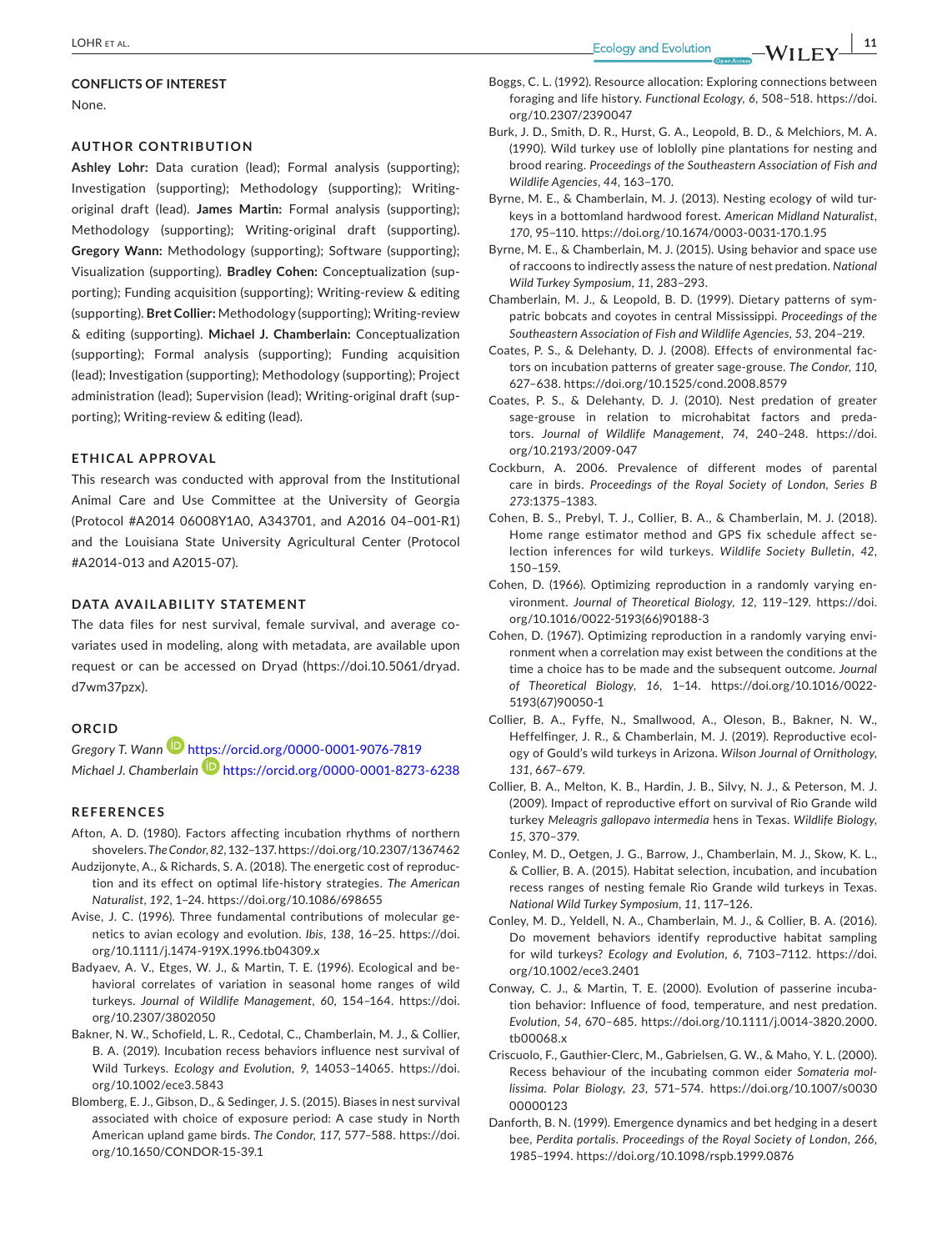- Dormann, C. F., Elith, J., Bacher, S., Buchmann, C., Carl, G., Carré, G., Marquéz, J. R. G., Gruber, B., Lafourcade, B., Leitão, P. J., Münkemüller, T., McClean, C., Osborne, P. E., Reineking, B., Schröder, B., Skidmore, A. K., Zurell, D., & Lautenbach, S. (2013). Collinearity: A review of methods to deal with it and a simulation study evaluating their performance. *Ecography*, *36*, 27–46.<https://doi.org/10.1111/j.1600-0587.2012.07348.x>
- Dreibelbis, J. Z., Melton, K. B., Aguirre, R., Collier, B. A., Hardin, J., Silvy, N. J., & Peterson, M. J. (2008). Predation of Rio Grande wild turkey nests on the Edwards Plateau, Texas. *The Wilson Journal of Ornithology*, *120*, 906–910.<https://doi.org/10.1676/07-183.1>
- Dudko, J. E., Coates, P. S., & Delehanty, D. J. (2019). Movements of female sage grouse *Centrocercus urophasianus* during incubation recess. *Ibis*, *161*, 222–229.
- Eggers, S., Griesser, M., & Ekman, J. (2005). Predator-induced plasticity in nest visitation rates in the Siberian jay (*Perisoreus infaustus*). *Behavioral Ecology*, *16*, 309–315. [https://doi.org/10.1093/beheco/](https://doi.org/10.1093/beheco/arh163) [arh163](https://doi.org/10.1093/beheco/arh163)
- Einum, S., & Fleming, I. A. (2004). Environmental unpredictability and offspring size: Conservative versus diversified bet-hedging. *Evolutionary Ecology Research*, *6*, 443–455.
- Erikstad, K. E. (1986). Relationship between weather, body condition and incubation rhythm in Willow Grouse. *Cinclus*, *9*, 7–12.
- Fontaine, J. J., Martel, M., Markland, H. M., Niklison, A. M., Decker, K. L., & Martin, T. E. (2007). Testing ecological and behavioral correlates of nest predation. *Oikos*, *116*, 1887–1894. [https://doi.](https://doi.org/10.1111/j.0030-1299.2007.16043.x) [org/10.1111/j.0030-1299.2007.16043.x](https://doi.org/10.1111/j.0030-1299.2007.16043.x)
- Fontaine, J. J., & Martin, T. E. (2006). Parent birds assess nest predation risk and adjust their reproductive strategies. *Ecology Letters*, *9*, 428– 434. <https://doi.org/10.1111/j.1461-0248.2006.00892.x>
- Fuller, A. K., Spohr, S. M., Harrison, D. J., & Servello, F. A. (2013). Nest survival of wild turkeys *Meleagris gallopavo silvestris* in a mixed-use landscape: Influences at nest site and patch scales. *Wildlife Biology*, *19*, 138–146.
- Gelman, A., Carlin, J. B., Stern, H. S., & Rubin, D. B. (2004). *Bayesian data analysis*, 2nd ed. Chapman & Hall.
- Gelman, A., & Rubin, D. B. (1992). Inference from iterative simulation using multiple sequences. *Statistical Science*, *7*, 457–511. [https://doi.](https://doi.org/10.1214/ss/1177011136) [org/10.1214/ss/1177011136](https://doi.org/10.1214/ss/1177011136)
- Ghalambor, C. K., & Martin, T. E. (2001). Fecundity-survival trade-offs and parental risk-taking in birds. *Science*, *292*, 494–497. [https://doi.](https://doi.org/10.1126/science.1059379) [org/10.1126/science.1059379](https://doi.org/10.1126/science.1059379)
- Gibson, D., Blomberg, E. J., & Sedinger, J. S. (2016). Evaluating vegetation effects on animal demographics: The role of plant phenology and sampling bias. *Ecology and Evolution*, *6*, 3621–3631. [https://doi.](https://doi.org/10.1002/ece3.2148) [org/10.1002/ece3.2148](https://doi.org/10.1002/ece3.2148)
- Green, H. E. (1982). Reproductive behavior of female wild turkeys in northern Lower Michigan. *Journal of Wildlife Management*, *46*, 1065– 1071.<https://doi.org/10.2307/3808242>
- Guthrie, J. D., Byrne, M. E., Hardin, J. B., Kochanny, C. O., Skow, K. L., Snelgrove, R. T., Butler, M. J., Peterson, M. J., Chamberlain, M. J., & Collier, B. A. (2011). Evaluation of a global positioning system backpack transmitter for wild turkey research. *Journal of Wildlife Management*, *75*, 539–547. <https://doi.org/10.1002/jwmg.137>
- Haftorn, S. (1988). Incubating female passerines do not let the egg temperature fall below the 'physiological zero temperature' during their absences from the nest. *Ornis Scandinavica (Scandinavian Journal of Ornithology)*, *19*, 97–110.<https://doi.org/10.2307/3676458>
- Hakkarainen, H., Yli-Tuomi, I., Korpimӓki, E., & Ydenberg, R. (2002). Provisioning response to manipulation of apparent predation danger by parental pied flycatchers. *Ornis Fennica*, *79*, 139–144.
- Healy, W. M. (1992). Behavior. In J. G. Dickson (Ed.), *The wild Turkey: Biology and management*. Stackpole Books.
- Hill, E. P., Sumner, P. W., & Wooding, J. B. (1987). Human influences on range expansion of coyotes in the southeast. *Wildlife Society Bulletin*, *15*, 521–524.
- Hubbard, M. W., Garner, D. L., & Klass, E. E. (1999). Factors influencing wild turkey hen survival in southcentral Iowa. *Journal of Wildlife Management*, *63*, 731–738.<https://doi.org/10.2307/3802663>
- Isaksson, D., Wallander, J., & Larsson, M. (2007). Managing predation on ground-nesting birds: The effectiveness of nest exclosures. *Biological Conservation*, *136*, 136–142. [https://doi.org/10.1016/j.](https://doi.org/10.1016/j.biocon.2006.11.015) [biocon.2006.11.015](https://doi.org/10.1016/j.biocon.2006.11.015)
- Johnsgard, P. A. (1983). *The Grouse of the World*. University of Nebraska Press.
- Johnson, D. H., Sargeant, A. B., & Greenwood, R. J. (1989). Importance of individual species of predators on nesting success of ducks in the Canadian Prairie Pothole Region. *Canadian Journal of Zoology*, *67*, 291–297.<https://doi.org/10.1139/z89-043>
- Jones, G. (1989). Optimizing time off the nest during incubation in female swallows (*Hirundo rustica* [L.]). *Functional Ecology*, *3*, 303–309. <https://doi.org/10.2307/2389370>
- Keith, L. B. (1961). A study of waterfowl ecology on small impoundments in southeastern Alberta. *Wildlife Monographs*, *6*, 1–88.
- Kie, J. G. (1999). Optimal foraging and risk of predation: Effects on behavior and social structure in ungulates. *Journal of Mammalogy*, *80*, 1114–1129. <https://doi.org/10.2307/1383163>
- Klett, A. T., & Johnson, D. H. (1982). Variability in nest survival rates and implications to nesting studies. *The Auk*, *99*, 77–87. [https://doi.](https://doi.org/10.2307/4086023) [org/10.2307/4086023](https://doi.org/10.2307/4086023)
- Kranstauber, B., Kays, R., LaPoint, S. D., Wikelski, M., & Safi, K. (2012). A dynamic Brownian bridge movement model to estimate utilization distributions for heterogeneous animal movement. *Journal of Animal Ecology*, *81*, 738–746. [https://doi.](https://doi.org/10.1111/j.1365-2656.2012.01955.x) [org/10.1111/j.1365-2656.2012.01955.x](https://doi.org/10.1111/j.1365-2656.2012.01955.x)
- Kranstauber, B., Smolla, M., & Scharf, A. K. 2017. Package move visualizing and analyzing animal track data. CRAN [http://computational](http://computational-ecology.com/main-move.html)[ecology.com/main-move.html](http://computational-ecology.com/main-move.html) (accessed January 15 2019).
- Kruschke, J. K. (2018). Rejecting or accepting parameter values in Bayesian estimation. *Advances in Methods and Practices in Psychological Science*, *1*, 270–280. [https://doi.org/10.1177/25152](https://doi.org/10.1177/2515245918771304) [45918771304](https://doi.org/10.1177/2515245918771304)
- LaManna, J. A., & Martin, T. E. (2016). Costs of fear: Behavioural and life-history responses to risk and their demographic consequences vary across species. *Ecology Letters*, *19*, 403–413. [https://doi.](https://doi.org/10.1111/ele.12573) [org/10.1111/ele.12573](https://doi.org/10.1111/ele.12573)
- Lazarus, J. E., & Porter, W. F. (1985). Nest habitat selection by wild turkeys in Minnesota. *National Wild Turkey Symposium*, *5*, 67–82.
- Lecomte, N., Gauthier, G., & Giroux, J. (2009). A link between water availability and nesting success mediated by predator-prey interactions in the Arctic. *Ecology*, *90*, 465–475. [https://doi.](https://doi.org/10.1890/08-0215.1) [org/10.1890/08-0215.1](https://doi.org/10.1890/08-0215.1)
- Lehman, C. P., Rumble, M. A., Flake, L. D., & Thompson, D. J. (2008). Merriam's turkey nest survival and factors affecting nest predation by mammals. *Journal of Wildlife Management*, *72*, 1765–1774. [https://](https://doi.org/10.2193/2007-519) [doi.org/10.2193/2007-519](https://doi.org/10.2193/2007-519)
- Lima, S. L. (2009). Predators and the breeding bird: Behavioral and reproductive flexibility under the risk of predation. *Biological Reviews*, *84*, 485–513.<https://doi.org/10.1111/j.1469-185X.2009.00085.x>
- Little, A. R., Nibbelink, N. P., Chamberlain, M. J., Conner, L. M., & Warren, R. J. (2016). Eastern wild turkey nest site selection in two frequently burned pine savannas. *Ecological Processes*, *5*, 1–10. [https://doi.](https://doi.org/10.1186/s13717-016-0051-7) [org/10.1186/s13717-016-0051-7](https://doi.org/10.1186/s13717-016-0051-7)
- Lockwood, D. R., & Sutcliffe, D. H. (1985). Distribution, mortality, and reproduction of Merriam's turkey in New Mexico. *National Wild Turkey Symposium*, *5*, 309–316.
- Loman, Z. G., Monroe, A. P., Riffell, S. K., Miller, D. A., Vilella, F. J., Wheat, B. R., Rush, S. A., & Martin, J. A. (2018). Nest survival modelling using a multi-species approach in forests managed for timber and biofuel feedstock. *Journal of Applied Ecology*, *55*, 937–946. [https://doi.](https://doi.org/10.1111/1365-2664.13015) [org/10.1111/1365-2664.13015](https://doi.org/10.1111/1365-2664.13015)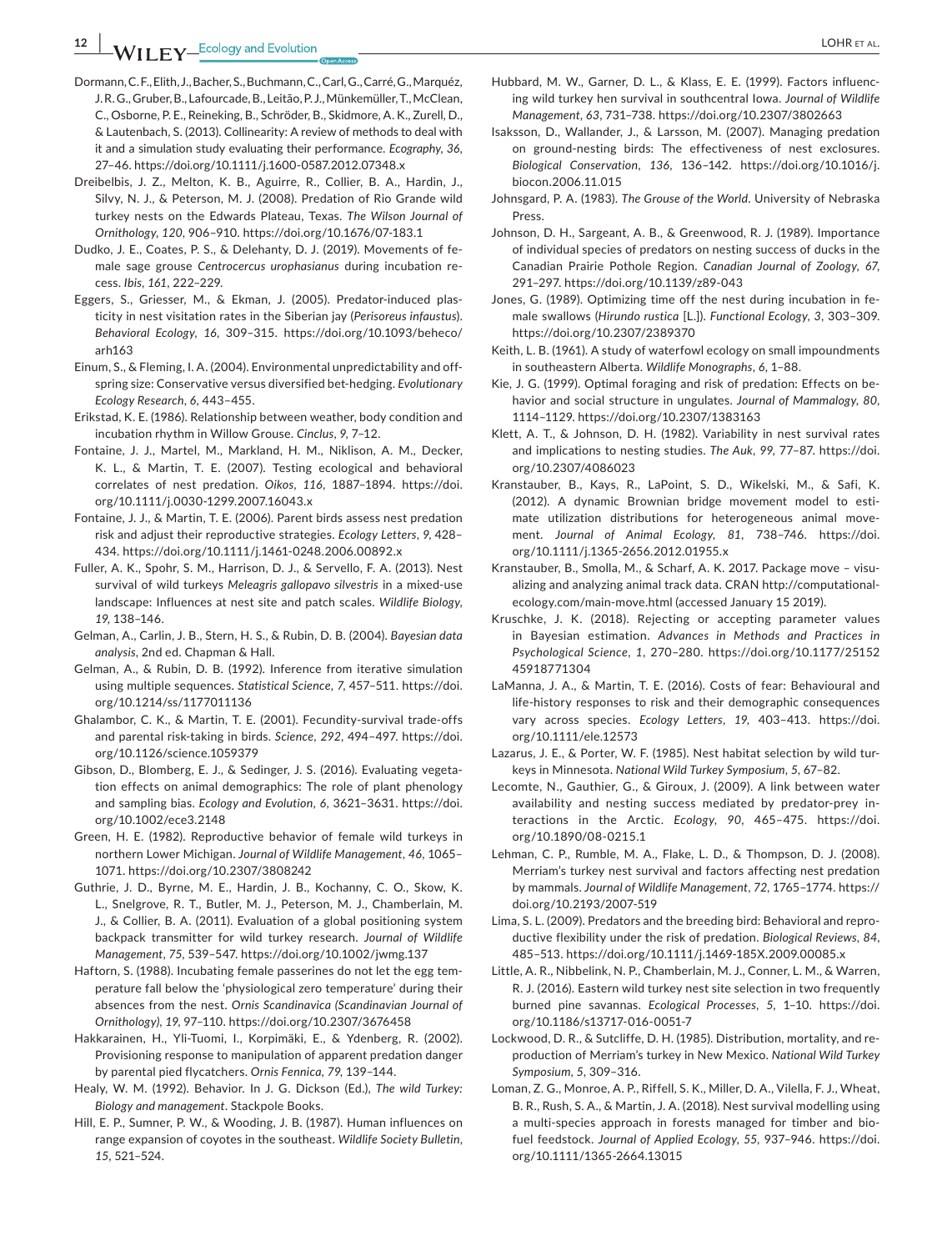- Lovell, C. D., Leopold, B. D., & Shropshire, C. C. (1998). Trends in Mississippi predator populations, 1980–1995. *Wildlife Society Bulletin*, *26*, 552–556.
- Lyon, B. E., & Montgomerie, R. D. (1985). Incubation feeding in snow buntings: Female manipulation or indirect male parental care? *Behavioral Ecology and Sociobiology*, *17*, 279–284. [https://doi.org/10.1007/](https://doi.org/10.1007/BF00300147) [BF00300147](https://doi.org/10.1007/BF00300147)
- MacDonald, E. C., Camfield, A. F., Jankowski, J. E., & Martin, K. (2013). Extended incubation recesses by alpine-breeding Horned Larks: A strategy for dealing with inclement weather? *Journal of Field Ornithology*, *84*, 58–68. <https://doi.org/10.1111/jofo.12006>
- Makowski, D., Ben-Shachar, M. S., & Lüdecke, D. (2019). bayestestR: Describing effects and their uncertainty, existence and significance within the Bayesian framework. *Journal of Open Source Software*, *4*, 1541. <https://doi.org/10.21105/joss.01541>
- Martin, J. A., Juhan, S. M. Jr, Palmer, W. E., & Carroll, J. P. (2015). Incubation and predation ecology of wild turkey nests: A cautionary case study regarding video camera surveillance. *National Wild Turkey Symposium*, *11*, 295–301.
- Martin, T. E. (1995). Avian life history evolution in relation to nest sites, nest predation, and food. *Ecological Monographs*, *65*, 101–127. <https://doi.org/10.2307/2937160>
- Martin, T. E. 2002. A new view of avian life-history evolution tested on an incubation paradox. *Proceedings of the Royal Society of London, Series B 269*:309–316.
- Martindale, S. (1982). Nest defense and central place foraging: A model and experiment. *Behavioral Ecology and Sociobiology*, *10*, 85–89. <https://doi.org/10.1007/BF00300167>
- Marzluff, J. M. (1985). Behavior at a pinyon jay nest in response to predation. *The Condor*, *87*, 559–561.<https://doi.org/10.2307/1367966>
- Matysioková, B., & Remeš, V. (2018). Evolution of parental activity at the nest is shaped by the risk of nest predation and ambient temperature across bird species. *Evolution*, *72*, 2214–2224. [https://doi.](https://doi.org/10.1111/evo.13580) [org/10.1111/evo.13580](https://doi.org/10.1111/evo.13580)
- McConnell, M. D., Monroe, A. P., Burger, L. W. Jr, & Martin, J. A. (2017). Timing of nest vegetation measurement may obscure adaptive significance of nest-site characteristics: A simulation study. *Ecology and Evolution*, *7*, 1259–1270. <https://doi.org/10.1002/ece3.2767>
- Miller, J. E., & Leopold, B. D. (1992). Population influences: Predators. In J. G. Dickson (Ed.), *The Wild Turkey: Biology and Management*. Stackpole Books.
- Milonoff, M. (1989). Can nest predation limit clutch size in precocial birds? *Oikos*, *55*, 424–427. <https://doi.org/10.2307/3565604>
- Moore, W. F., Kilgo, J. C., Carlisle, W. D., Guynn, D. C., & Davis, J. R. (2010). Nesting success, nest site characteristics, and survival of wild turkey hens in South Carolina. *Proceedings of the Southeastern Association of Fish and Wildlife Agencies*, *64*, 24–29.
- Munkebye, E., Pedersen, H. C., Steen, J. B., & Brøseth, H. (2003). Predation of eggs and incubating females in willow ptarmigan *Lagopus l. lagopus*. *Fauna Norvegica*, *23*, 1–8.
- Nguyen, L. P., Hamr, J., & Parker, G. H. (2004). Nest site characteristics of eastern wild turkeys in central Ontario. *Northeastern Naturalist*, *11*, 255–260. [https://doi.org/10.1656/1092-6194\(2004\)011\[0255:NS](https://doi.org/10.1656/1092-6194(2004)011%5B0255:NSCOEW%5D2.0.CO;2)-[COEW\]2.0.CO;2](https://doi.org/10.1656/1092-6194(2004)011%5B0255:NSCOEW%5D2.0.CO;2)
- Norman, G. W., Pack, J. C., Taylor, C. I., Steffen, D. E., & Pollock, K. H. (2001). Reproduction of eastern wild turkeys in Virginia and West Virginia. *Journal of Wildlife Management*, *65*, 1–9. [https://doi.](https://doi.org/10.2307/3803269) [org/10.2307/3803269](https://doi.org/10.2307/3803269)
- Palmer, W. E., Priest, S. R., Seiss, R. S., Phalen, P. S., & Hurst, G. A. (1993). Reproductive effort and success in a declining wild turkey population. *Proceedings of the Southeastern Association of Fish and Wildlife Agencies*, *47*, 138–147.
- Patrick, S. C., & Weimerskirch, H. (2017). Reproductive success is driven by local site fidelity despite stronger specialisation by individuals for large-scale habitat preference. *Journal of Animal Ecology*, *86*, 674– 682. <https://doi.org/10.1111/1365-2656.12636>
- Pelham, P. H., & Dickson, J. G. (1992). Physical Characteristics. In J. G. Dickson (Ed.), *The Wild Turkey: Biology and Management*. Stackpole Books.
- Philippi, T., & Seger, J. (1989). Hedging one's evolutionary bets, revisited. *Trends in Ecology and Evolution*, *4*, 41–44. [https://doi.](https://doi.org/10.1016/0169-5347(89)90138-9) [org/10.1016/0169-5347\(89\)90138-9](https://doi.org/10.1016/0169-5347(89)90138-9)
- Porter, W. F. (1992). Habitat requirements. In J. G. Dickson (Ed.), *The wild Turkey: Biology And Management*. Stackpole Books.
- R Core Team. (2019). *R: A language and environment for statistical computing*. R Foundation for Statistical Computing.
- Ricklefs, R. E. (1969). An analysis of nesting mortality in birds. *Smithsonian Contributions to Zoology*, *9*, 1–48. [https://doi.org/10.5479/si.00810](https://doi.org/10.5479/si.00810282.9) [282.9](https://doi.org/10.5479/si.00810282.9)
- Robel, R. J., Briggs, J. N., Dayton, A. D., & Hulbert, L. C. (1970). Relationships between visual obstruction measurements and weight of grassland vegetation. *Journal of Range Management*, *23*, 295–297. <https://doi.org/10.2307/3896225>
- Royle, J. A., & Dorazio, R. M. (2008). *Hierarchical modeling and inference in ecology: The analysis of data from populations, metapopulations and communities*. Academic Press.
- Ruiz-Gutiérrez, V., Zipkin, E. F., & Dhondt, A. A. (2010). Occupancy dynamics in a tropical bird community: Unexpectedly high forest use by birds classified as non-forest species. *Journal of Applied Ecology*, *47*, 621–630. <https://doi.org/10.1111/j.1365-2664.2010.01811.x>
- Rumble, M. A., & Hodorff, R. A. (1993). Nesting ecology of Merriam's turkeys in the Black Hills, South Dakota. *Journal of Wildlife Management*, *57*, 789–801. <https://doi.org/10.2307/3809081>
- Sæther, B. E., & Bakke, Ø. (2000). Avian life history variation and contribution of demographic traits to the population growth rate. *Ecology*, *82*, 642–653. [https://doi.org/10.1890/0012-9658\(2000\)081\[064](https://doi.org/10.1890/0012-9658(2000)081%5B0642:ALHVAC%5D2.0.CO;2) [2:ALHVAC\]2.0.CO;2](https://doi.org/10.1890/0012-9658(2000)081%5B0642:ALHVAC%5D2.0.CO;2)
- Sandom, C., Dalby, L., Fløjgaard, C., Kissling, W. D., Lenoir, J., Sandel, B., Trøjelsgaard, K., Ejrnæs, R., & Svenning, J. (2013). Mammal predator and prey species richness are strongly linked at macroscales. *Ecology*, *94*, 1112–1122. <https://doi.org/10.1890/12-1342.1>
- Shaffer, T. L., & Thompson, F. R. III (2007). Making meaningful estimates of nest survival with model-based methods. *Studies in Avian Biology*, *34*, 84–95.
- Simovich, M. A., & Hathaway, S. A. (1997). Diversified bet-hedging as a reproductive strategy of some ephemeral pool anostracans (Branchiopoda). *Journal of Crustacean Biology*, *17*, 38–44. [https://doi.](https://doi.org/10.2307/1549460) [org/10.2307/1549460](https://doi.org/10.2307/1549460)
- Smith, P. A., Tulp, I., Schekkerman, H., Gilchrist, H. G., & Forbes, M. R. (2012). Shorebird incubation behaviour and its influence on the risk of nest predation. *Animal Behaviour*, *84*, 835–842. [https://doi.](https://doi.org/10.1016/j.anbehav.2012.07.004) [org/10.1016/j.anbehav.2012.07.004](https://doi.org/10.1016/j.anbehav.2012.07.004)
- Spaans, B., van't Hoff, K., van der Veer, W., and Ebbinge, B. S. (2007). The significance of female body stores for egg laying and incubation in dark-bellied brent geese *Branta bernicla bernicla*. *Ardea*, *95*, 3–15.
- Storaas, T., & Wagge, P. (1997). Relationships between patterns of incubation and predation in sympatric capercaillie *Tetrao urogallus* and black grouse *T. tetrix*. *Wildlife Biology*, *3*, 163–167.
- Streich, M. M., Little, A. R., Chamberlain, M. J., Conner, L. M., & Warren, R. J. (2015). Habitat characteristics of eastern wild turkey nest and ground-roost sites in 2 longleaf pine forests. *Journal of the Southeastern Association of Fish and Wildlife Agencies*, *2*, 164–170.
- Su, Y. S., & Yajima, M. 2015. *R2jags: Using R to run 'JAGS'. R package version 0.5-7*. [https://CRAN.R-project.org/package](https://CRAN.R-project.org/package=R@jags)=R@jags
- Thogmartin, W. E. (1999). Landscape attributes and nest-site selection in wild turkeys. *The Auk*, *116*, 912–923. [https://doi.](https://doi.org/10.2307/4089671) [org/10.2307/4089671](https://doi.org/10.2307/4089671)
- Weathers, W. W., & Sullivan, K. A. (1989). Nest attentiveness and egg temperature in the yellow-eyed junco. *The Condor*, *91*, 628–633. <https://doi.org/10.2307/1368113>